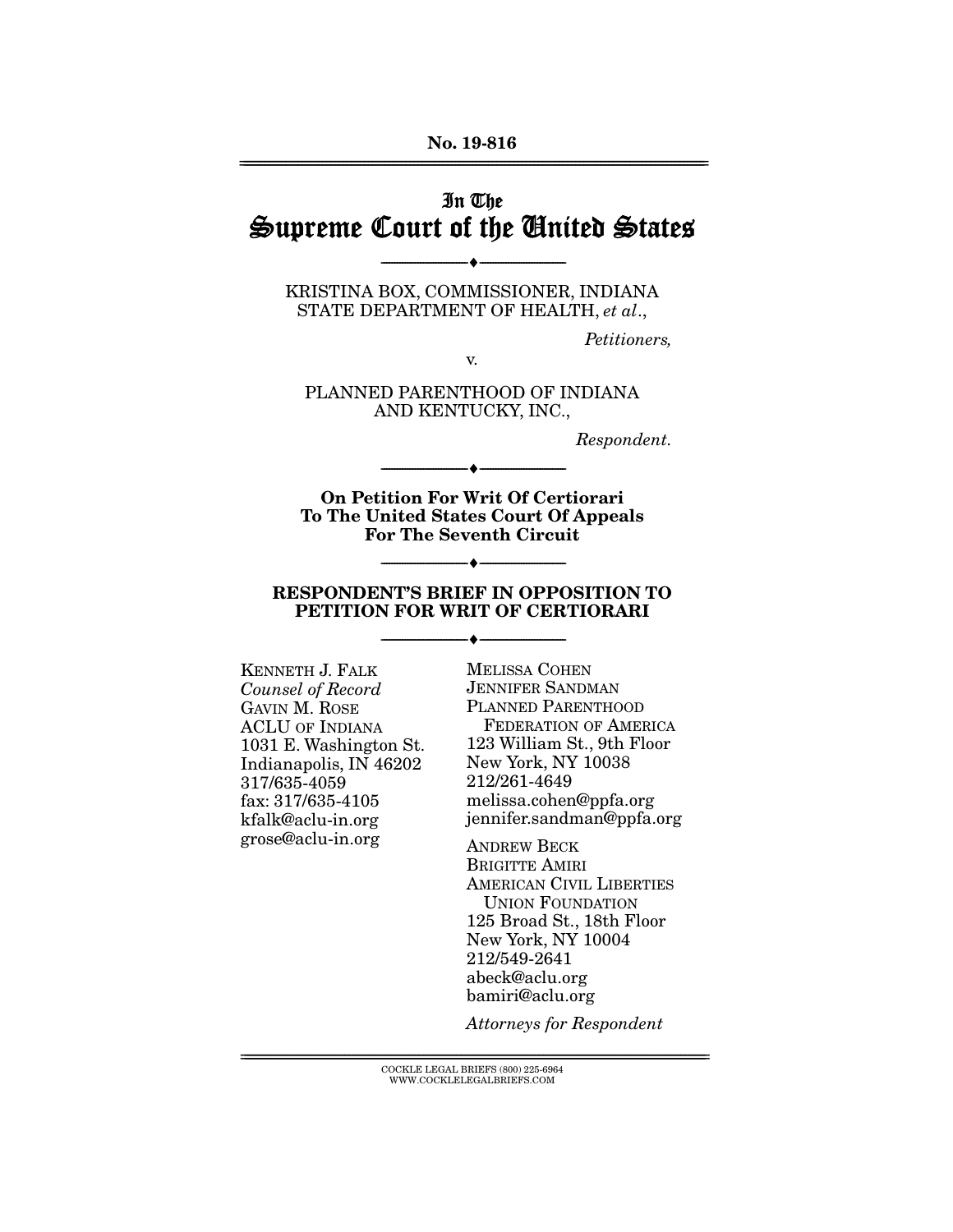#### **COUNTER-STATEMENT OF QUESTION PRESENTED**

For decades, Indiana imposed a law requiring minors seeking abortion to obtain a parent's consent or a judicial bypass of that requirement. The law at issue here, Indiana Code  $\S 16-34-2-4(d)$  (the "Act"), unique among the states, alters that requirement by preventing minors who have already been found by a court to be mature enough to make the decision to have an abortion independently from their parents from obtaining that abortion until a parent is notified. The only way for a mature minor to avoid such notification is to reveal private, sensitive facts about her home life that would enable a judge to find that notification is not in her best interests. Ind. Code § 16-34-2-4(d)–(e). Yet the extensive evidence credited by the district court demonstrated that because most minors who suffer from abuse or have other fears about their families would be unable to reveal such facts to a judge, the Act would provide no safety valve, but would instead result in minors avoiding the bypass altogether or notice to a parent that would allow parents to veto minors' abortion decisions and subject them to other harms. Pet. App. 17a. The State did not dispute this evidence, nor did it introduce any evidence regarding the law's benefits. Pet. App. 7a, 24a. Based on this record, the district court entered a preliminary injunction, finding that the Act likely imposed an undue burden on minors' right to access abortion. Pet. App. 10a–11a. The U.S. Court of Appeals for the Seventh Circuit affirmed, concluding that the district court's findings were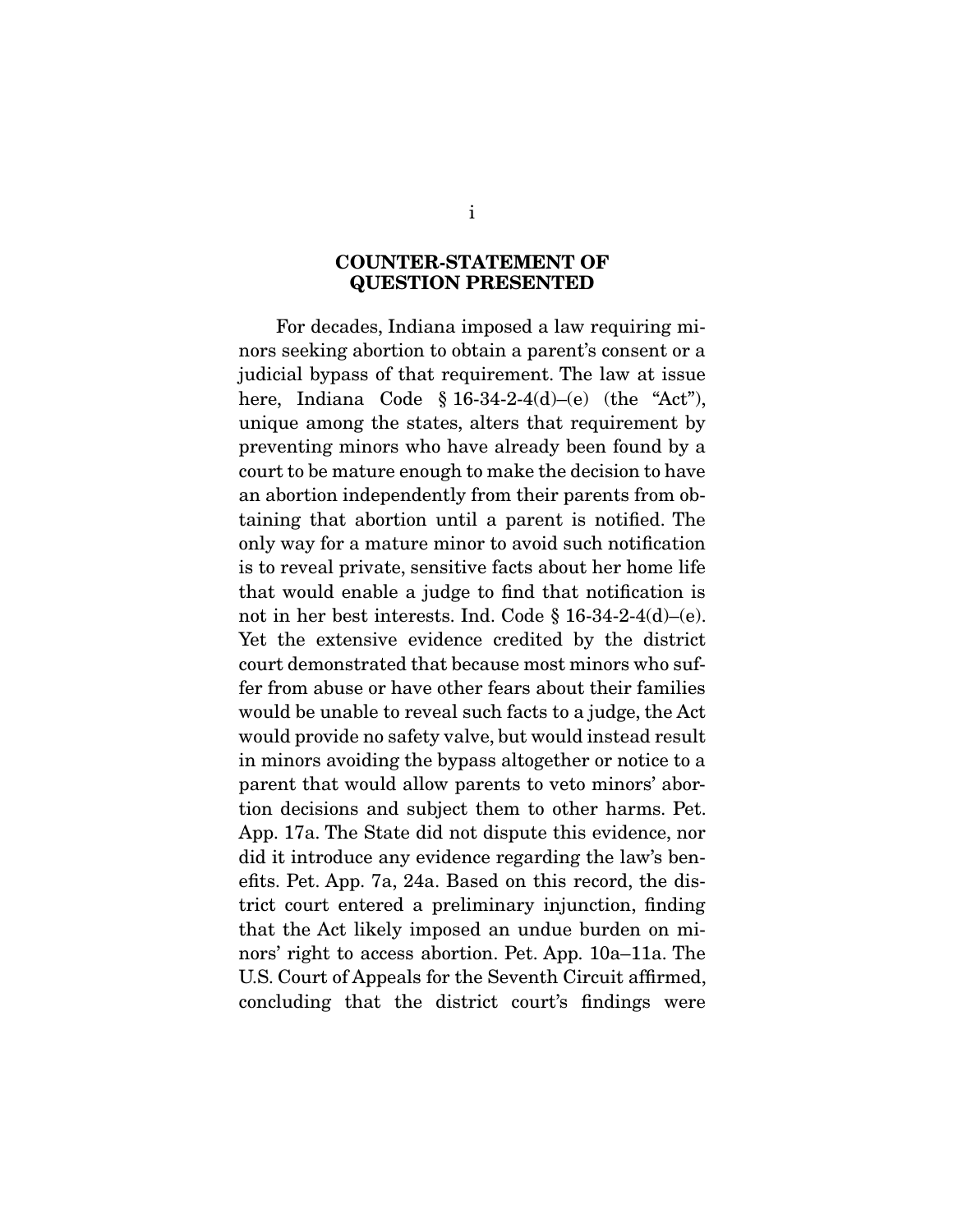### **COUNTER-STATEMENT OF QUESTION PRESENTED**—Continued

supported by the record and not clearly erroneous. Pet. App. 7a, 23a, 29a. The question presented is:

Should the Court grant certiorari to review the affirmance of a fact-specific preliminary injunction where the court of appeals faithfully applied the Court's precedent, balancing the significant evidence of the burdens imposed by the Act against "no evidence," introduced by the state of Indiana, Pet. App. 24a, of any likely benefit?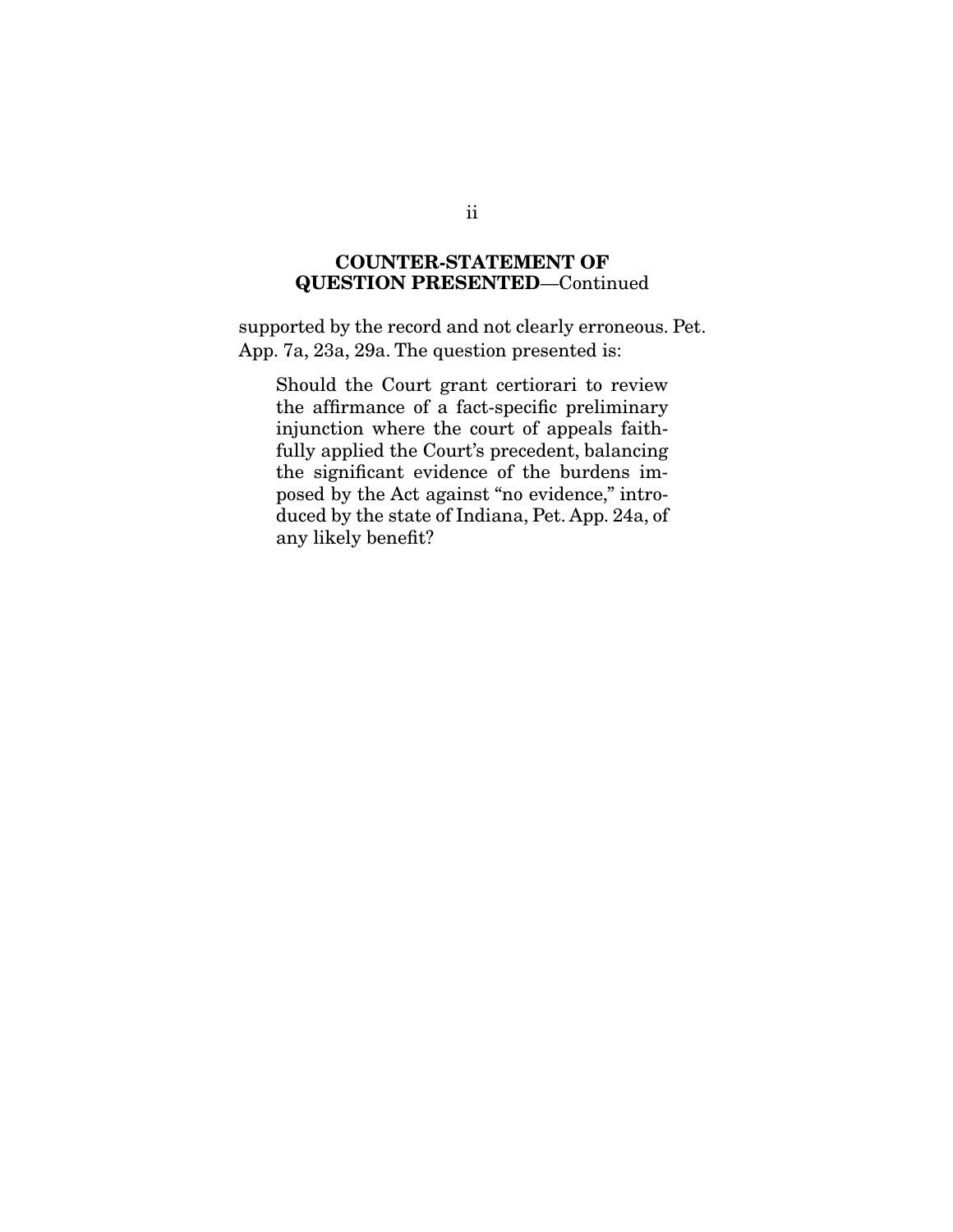### **CORPORATE DISCLOSURE STATEMENT**

 Pursuant to Supreme Court Rule 29.6, Planned Parenthood of Indiana and Kentucky, Inc. hereby states that it is a wholly owned subsidiary of Planned Parenthood of the Great Northwest and the Hawaiian Islands, and that Planned Parenthood of Indiana and Kentucky, Inc. is a private non-governmental party, and no publicly held corporation owns 10% or more of its stock.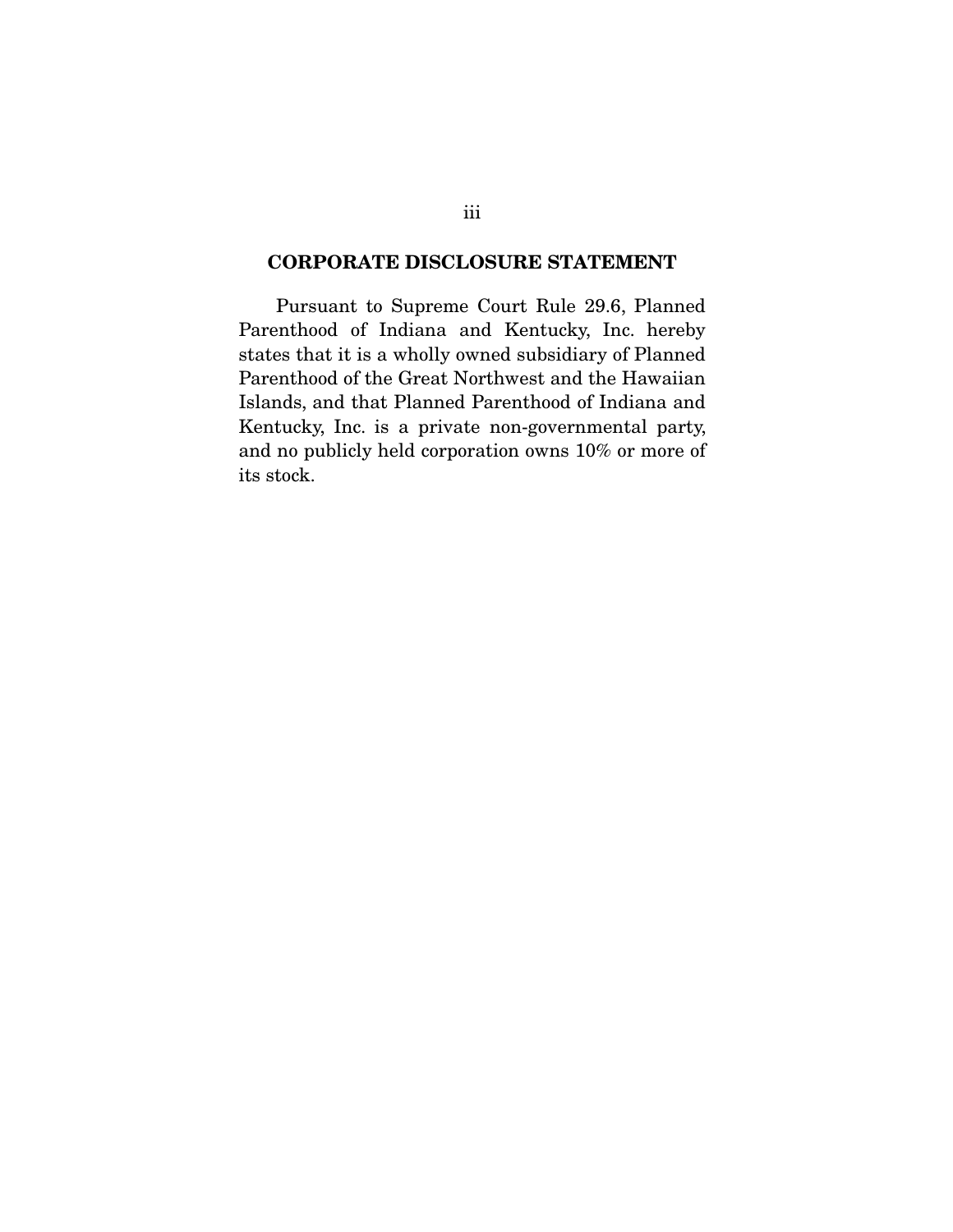# TABLE OF CONTENTS

| COUNTER-STATEMENT OF QUESTION PRE-                                                                                                                                                                                                                               | i              |
|------------------------------------------------------------------------------------------------------------------------------------------------------------------------------------------------------------------------------------------------------------------|----------------|
| CORPORATE DISCLOSURE STATEMENT                                                                                                                                                                                                                                   | iii            |
|                                                                                                                                                                                                                                                                  | iv             |
|                                                                                                                                                                                                                                                                  | vi             |
| COUNTER-STATEMENT OF THE CASE                                                                                                                                                                                                                                    | $\mathbf 1$    |
| I.                                                                                                                                                                                                                                                               | 1              |
| Н.                                                                                                                                                                                                                                                               | $\overline{2}$ |
| REASONS FOR DENYING THE WRIT                                                                                                                                                                                                                                     | 8              |
| I.<br>The Interlocutory Nature of the Decision<br>Below, the Petitioners' Failure to Present<br>Any Record Evidence, and the Unique Law<br>at Issue Render this Case an Unsuitable                                                                               | 9              |
| П.<br>The Court of Appeals' Holding that the<br>Challenged Law Likely Imposes a Sub-<br>stantial Obstacle in the Path of Minors<br>Seeking Abortion Is a Straightforward Ap-<br>plication of the Undue Burden Test and<br>Does Not Conflict with Any Decision of | 11             |
| III.<br>No Circuit Conflict Exists with Respect to<br>the Propriety of Pre-Enforcement Prelim-                                                                                                                                                                   | 18             |
| IV.<br>No Circuit Conflict Exists with Respect to<br>the Proper Denominator in Casey's "Large"                                                                                                                                                                   | 20             |

iv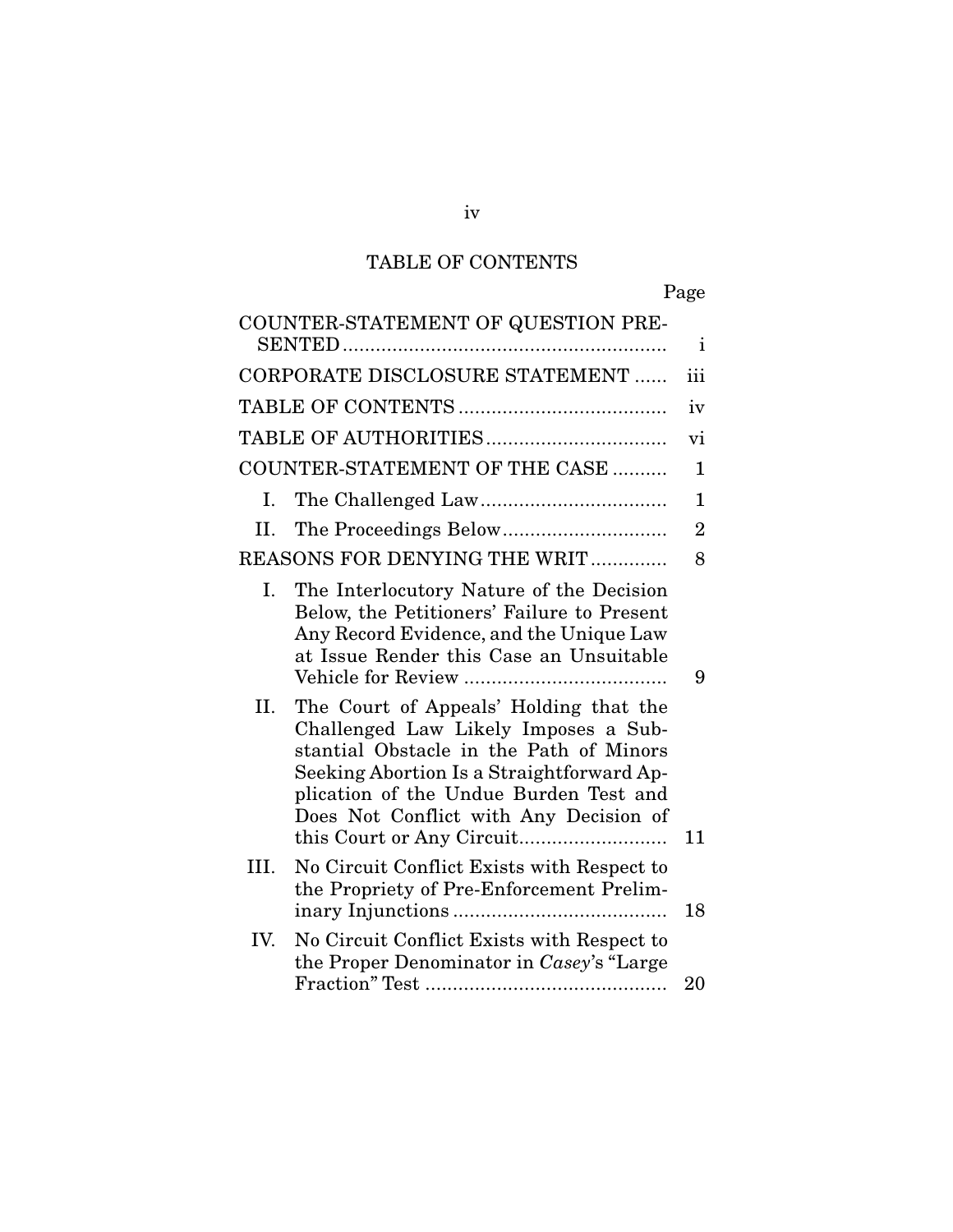## TABLE OF CONTENTS—Continued

Page V. Certiorari is Not Warranted to Address Third-Party Standing ................................ 25 CONCLUSION ..................................................... 27

v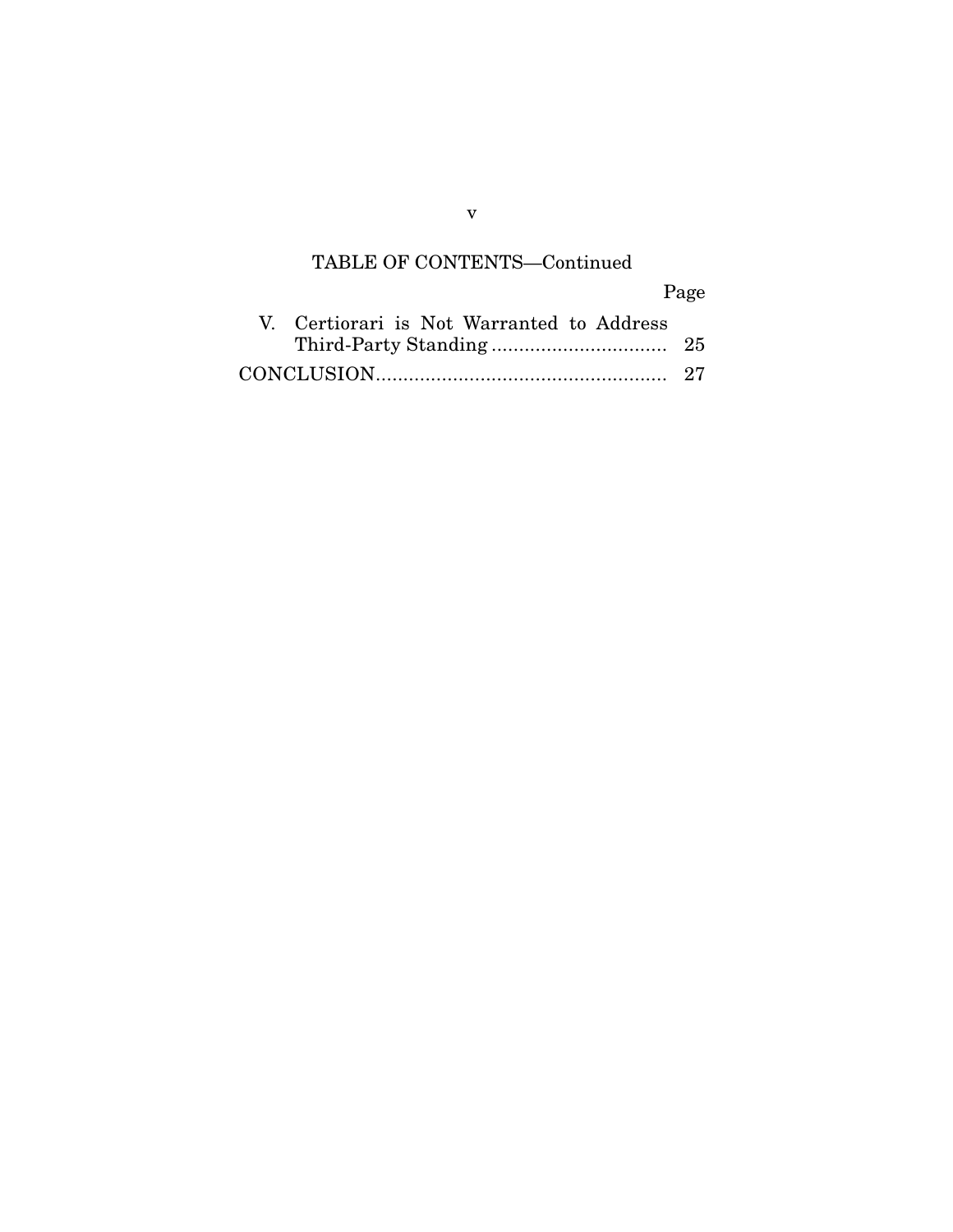# TABLE OF AUTHORITIES

| <b>CASES</b>                                                          |
|-----------------------------------------------------------------------|
| Anderson v. Celebrezze,                                               |
| Bellotti v. Baird,                                                    |
| Causeway Med. Suite v. Ieyoub,                                        |
| City of Akron v. Akron Ctr. for Reprod. Health, Inc.,                 |
| Comprehensive Health of Planned Parenthood<br>Great Plains v. Hawley, |
| Craig v. Boren,                                                       |
| H.L. v. Matheson,                                                     |
| Hodgson v. Minnesota,                                                 |
| In re Gee,                                                            |
| June Med. Servs. L.L.C. v. Gee,                                       |
| June Med. Servs. LLC v. Kliebert,                                     |
| Lambert v. Wicklund,                                                  |

vi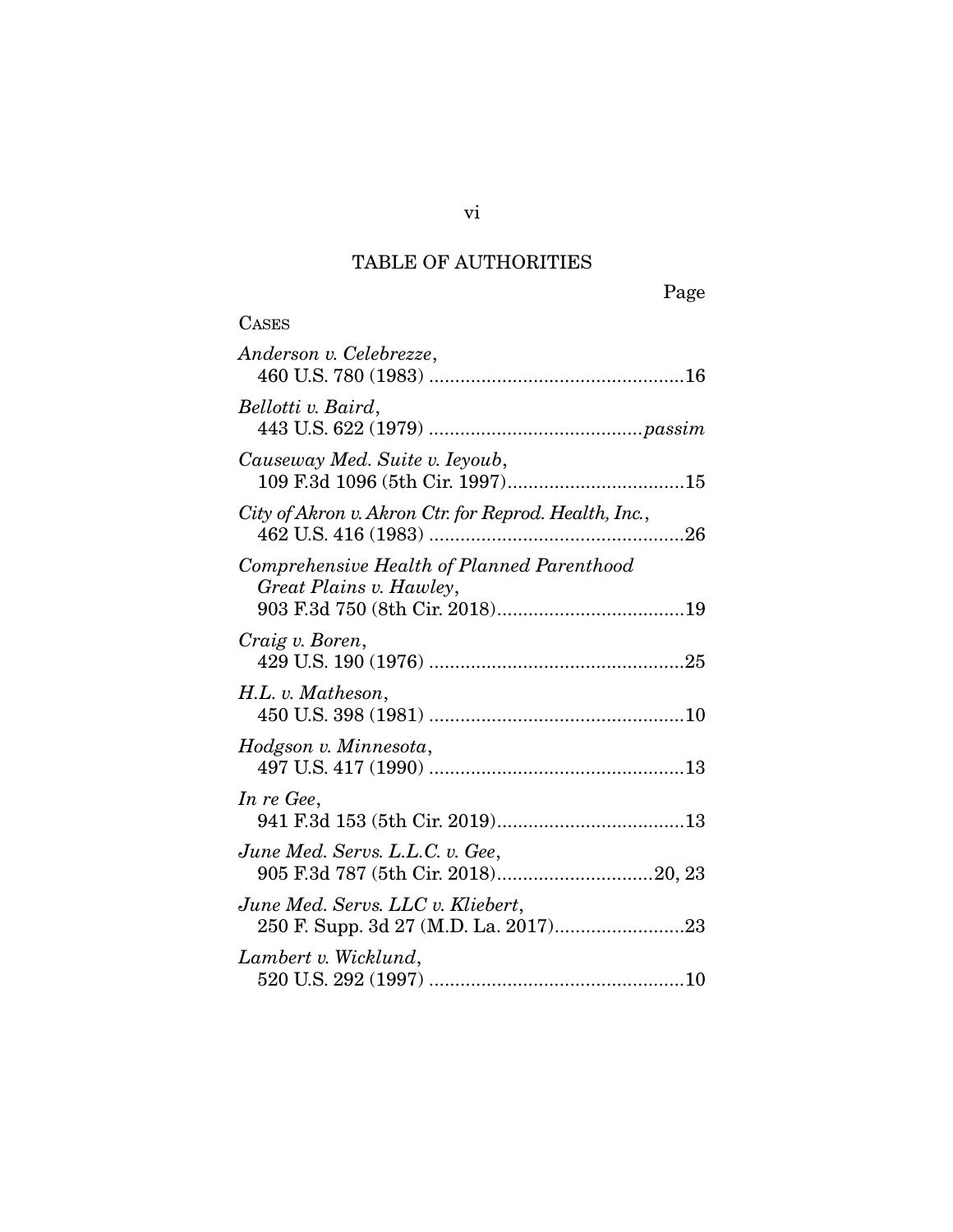# TABLE OF AUTHORITIES—Continued

|                                                                                         | Page |
|-----------------------------------------------------------------------------------------|------|
| Mount Soledad Mem'l Ass'n v. Trunk,                                                     |      |
| Ohio v. Akron Ctr. for Reprod. Health,                                                  |      |
| Planned Parenthood Ariz., Inc. v. Humble,<br>753 F.3d 905 (9th Cir. 2014) 16, 23, 24    |      |
| Planned Parenthood of Ark. & E. Okla. v. Jegley,<br>864 F.3d 953 (8th Cir. 2017) 16, 22 |      |
| Planned Parenthood of Se. Pa. v. Casey,                                                 |      |
| Planned Parenthood of the Blue Ridge v. Camblos,                                        |      |
| Planned Parenthood Sw. Ohio Region<br>v. DeWine,                                        |      |
| Planned Parenthood, Sioux Falls Clinic v. Miller,                                       |      |
| Singleton v. Wulff,                                                                     |      |
| Va. Military Inst. v. United States,                                                    |      |
| Whole Woman's Health v. Hellerstedt,                                                    |      |

# **STATUTES**

vii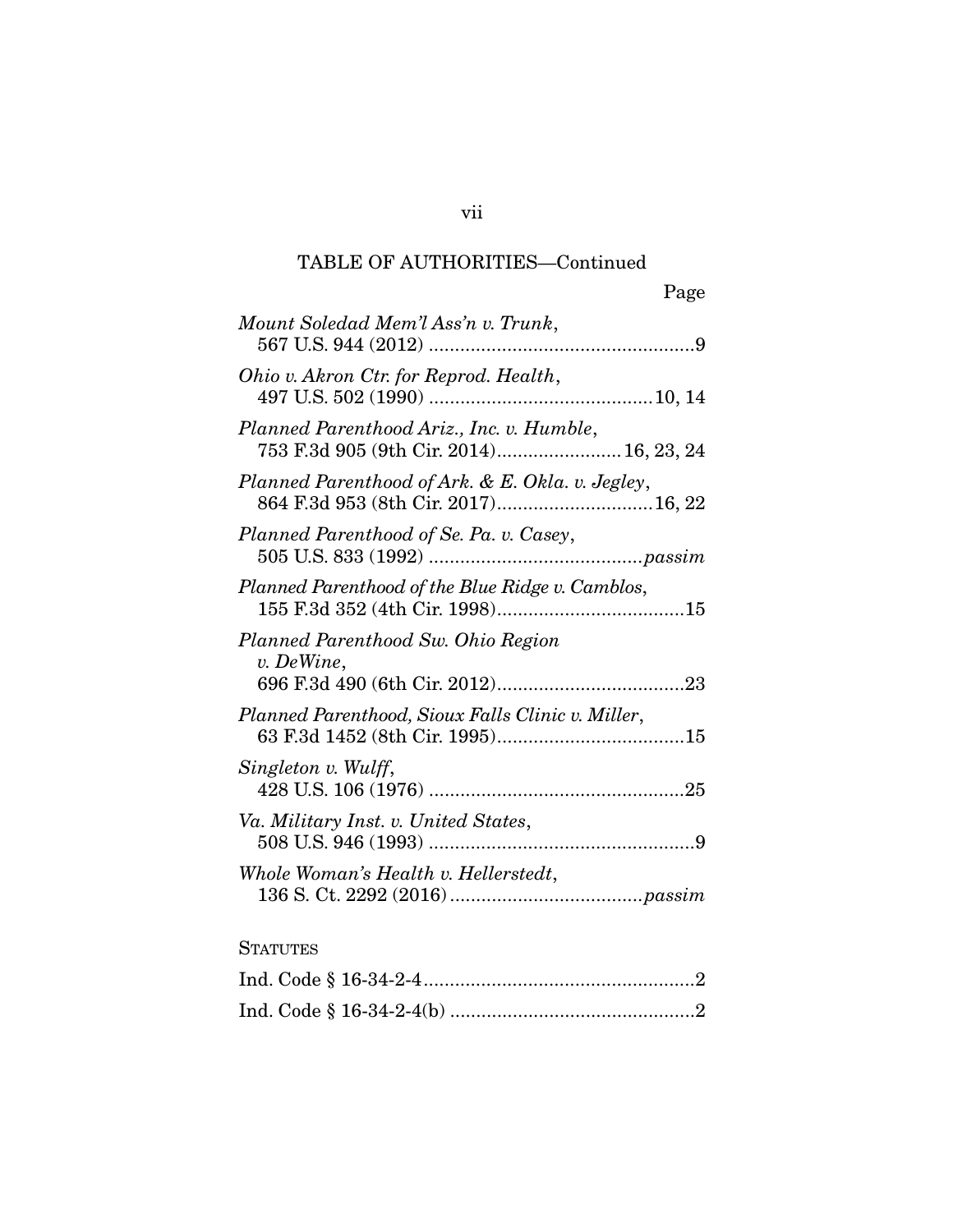# TABLE OF AUTHORITIES—Continued

| Page |
|------|
|      |
|      |
|      |

### RULES

|--|--|--|

## OTHER AUTHORITIES

| Brief for the States of Arkansas, Indiana, [et al.]<br>as Amici Curiae in Support of Respondent Dr.<br>Rebekah Gee, June Med. Servs., L.L.C. v. Gee,<br>Nos. 18-1323, 18-1460 (Jan. 2, 2020), 2020 WL |  |
|-------------------------------------------------------------------------------------------------------------------------------------------------------------------------------------------------------|--|
| Brief for the United States as Amicus Curiae<br>Supporting Vacatur for Lack of Third-Party<br>Standing or Affirmance on the Merits, June<br>Med. Servs. v. Gee, Nos. 18-1323, 18-1460 (Jan.           |  |
| Doris L. Fransein, Tulsa County Juvenile Divi-<br>sion Policies and Procedures (2019)11                                                                                                               |  |
| Raffaella Espinoza & Ryan Webb, Okla. State<br>Dep't of Health, Abortion Surveillance in Ok-                                                                                                          |  |
| Response and Reply Brief for Petitioners-Cross-<br>Respondents, June Med. Servs. v. Gee, Nos. 18-<br>1323, 18-1460 (Jan. 21, 2020), 2020 WL                                                           |  |
| Stephen M. Shapiro et al., Supreme Court Prac-                                                                                                                                                        |  |

# viii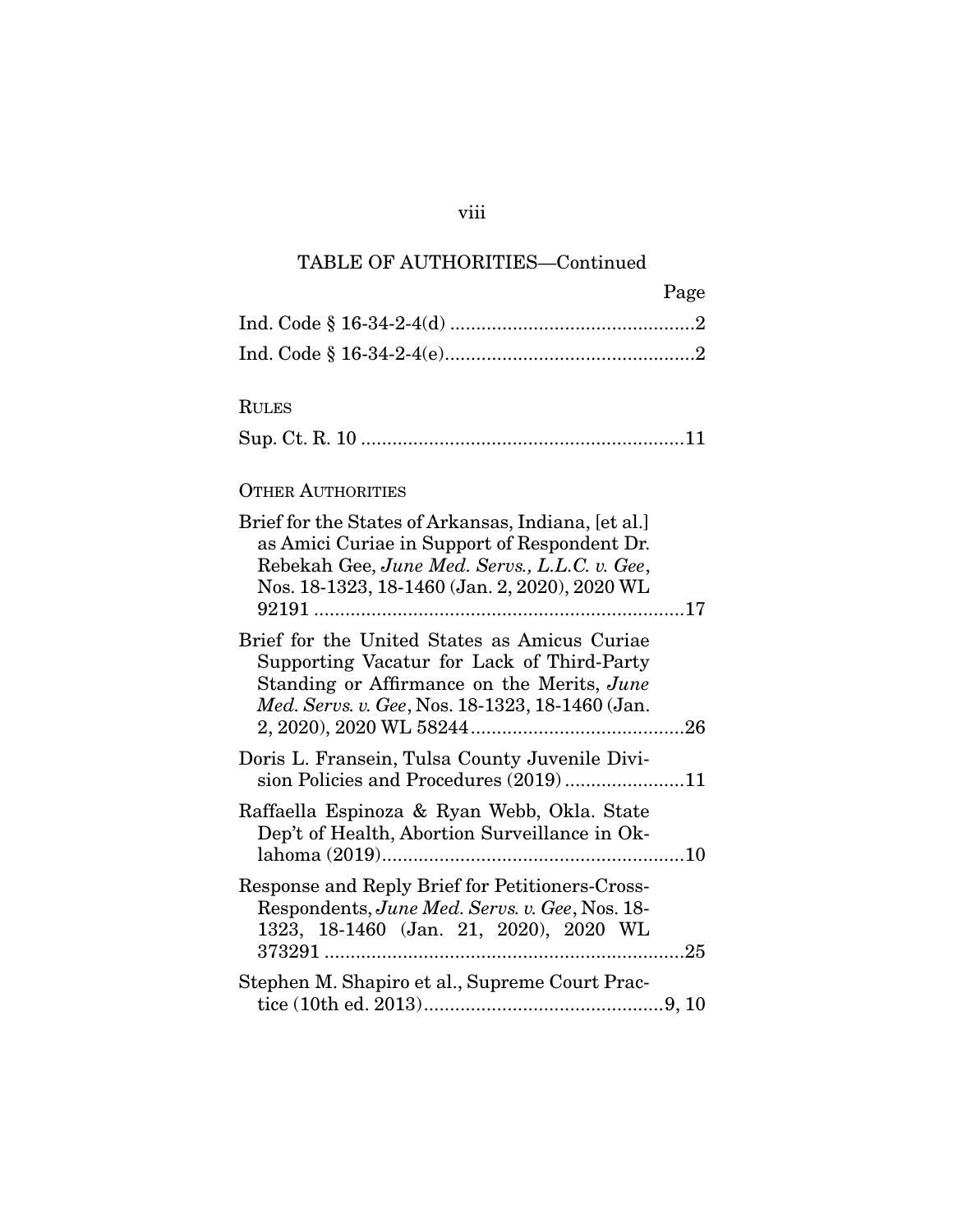#### **COUNTER-STATEMENT OF THE CASE**

 The Petition seeks review of a fact-bound interlocutory order of the U.S. Court of Appeals for the Seventh Circuit finding that Planned Parenthood of Indiana and Kentucky, Inc. ("PPINK") was likely to succeed in showing that a new Indiana abortion restriction imposes an undue burden on mature minors by requiring parental notice despite the fact that a court has already determined that they are capable of making the decision to have an abortion independently of their parents. The lower court reached this conclusion based on "unchallenged testimony" presented by PPINK that, because minors who fear familial consequences such as abuse would not reveal it in the bypass process, they would be unable to meet the "best interests" standard required for waiver of the notice requirement. Therefore, the Act's requirement of notice to mature minors' parents would "giv[e] parents a practical veto over the abortion decision," Pet. App. 7a–10a, 26a– 27a. "The State chose to introduce no evidence in response," "did not challenge the reliability or credibility of [PPINK's] evidence," Pet. App. 7a (emphasis added), and "offered no evidence that any actual benefit is likely or that there is a real problem that the notice requirement would . . . solve." Pet. App. 24a.

#### **I. The Challenged Law**

 Indiana has for decades had in place a parental consent statute, not at issue in this case, requiring that when an unemancipated minor seeks an abortion the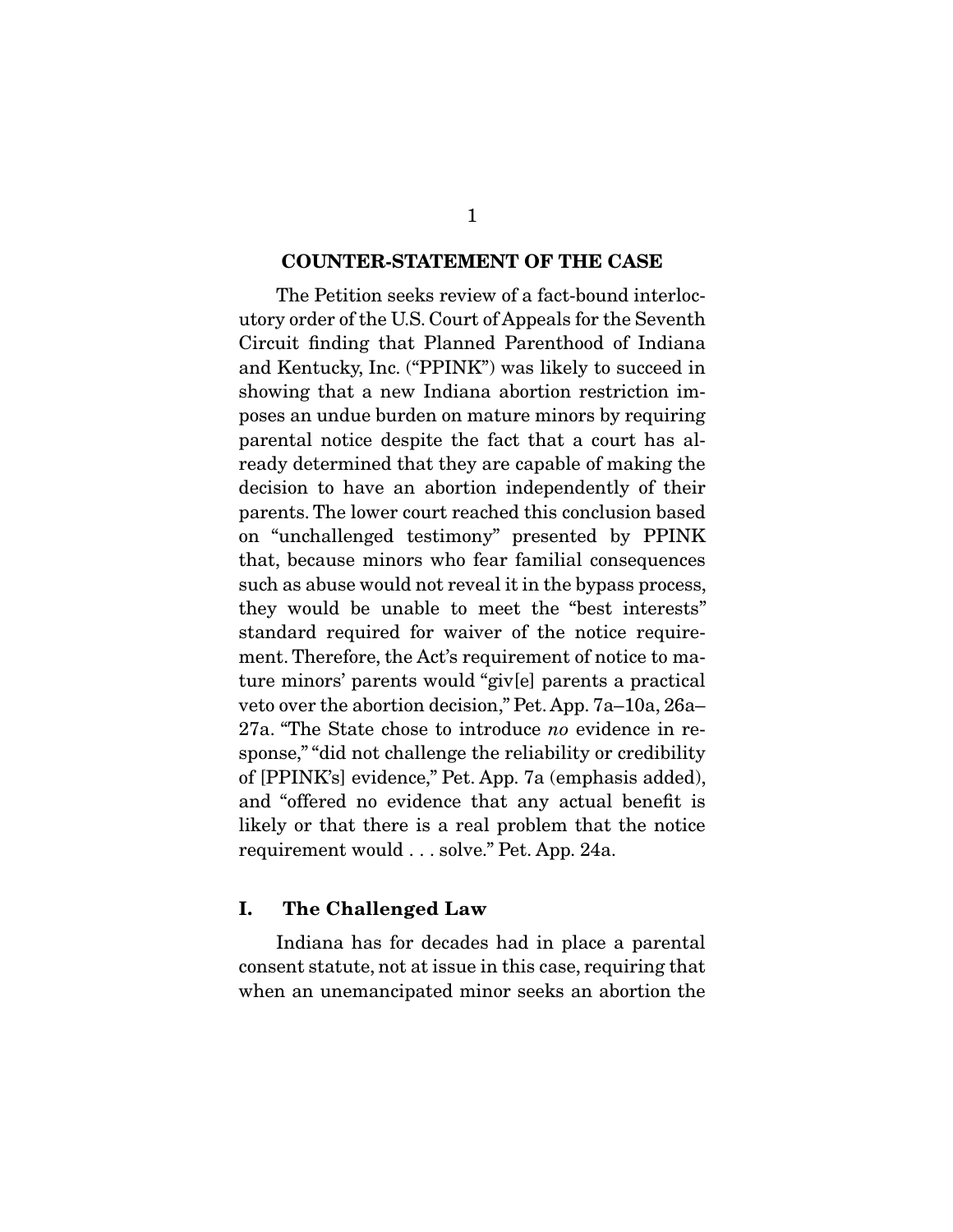physician must obtain the written consent of a parent, legal guardian, or custodian. See Ind. Code § 16-34-2- 4. Consistent with the requirements of Bellotti v. Baird, 443 U.S. 622 (1979) and Planned Parenthood of Southeastern Pennsylvania v. Casey, 505 U.S. 833 (1992), this law contains a judicial procedure by which a minor can bypass the consent requirement by filing an action in juvenile court and demonstrating either that she is mature enough to make the abortion decision independently of her parents or that the abortion would be in her best interests. Ind. Code § 16-34-2-4(b), (e).

 The challenged law, Indiana Code § 16-34-2-4, alters this long-standing process in a manner attempted by no other state. Under the Act, minors who have already been granted a judicial bypass on maturity grounds are prohibited from obtaining an abortion without first notifying a parent of their intent, unless the juvenile court makes a separate finding that notification is not in the minor's best interest. § 16-34-2-  $4(d)–(e)$ .

#### **II. The Proceedings Below**

 Prior to the Act taking effect, PPINK filed suit alleging, *inter alia*, that the Act imposes an undue burden on some of its minor patients' right to access abortion, and sought a preliminary injunction. In support of that motion, PPINK proffered significant evidence from seven fact and expert witnesses, including from the Indiana judicial bypass coordinator (a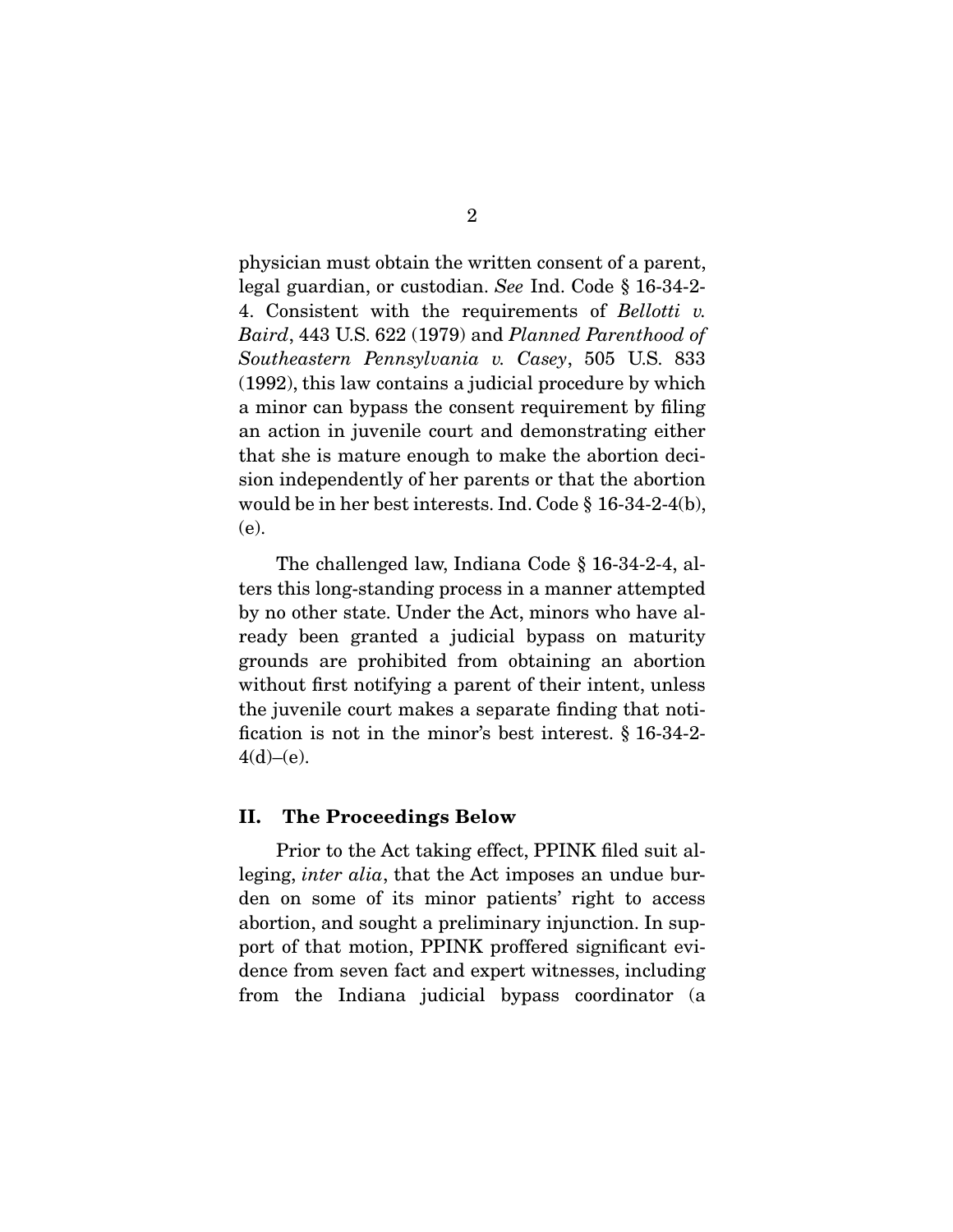volunteer who maintains a pool of attorneys who can discuss the bypass process with minors and represent them in court if they so choose), attorneys who represent minors in judicial bypass proceedings in Indiana, and a psychologist specializing in abuse within families, among others. See Pet. App. 90a–92a. The State introduced no evidence in response either to rebut PPINK's showing of the burdens the Act would impose or to demonstrate any benefits the Act would confer. Pet. App. 7a.

 The district court analyzed the record before it in a "careful" opinion and made "thorough" factual findings regarding the burdens and benefits of the Act based on the evidence. Pet. App. 7a. Turning first to the burdens the Act would impose, the district court recognized that the vast majority of minors served by PPINK consult their parents regarding their abortion decision and obtain parental consent, as PPINK encourages them to do. Pet. App. 65a. However, a small number of minors—approximately ten per year—most of whom are seventeen-years-old, cannot inform their parents that they are pregnant and wish to obtain an abortion without risking severe consequences, and choose to pursue a judicial bypass of the consent requirement. Pet. App. 66a. The district court credited the unrebutted testimony of PPINK employees, the bypass coordinator, and attorneys representing minors in bypass proceedings and found that these minors have "fears of being kicked out of the home, of being abused or punished in some way, and/or that their parent(s) will attempt to block the abortion." Pet. App. 67a. The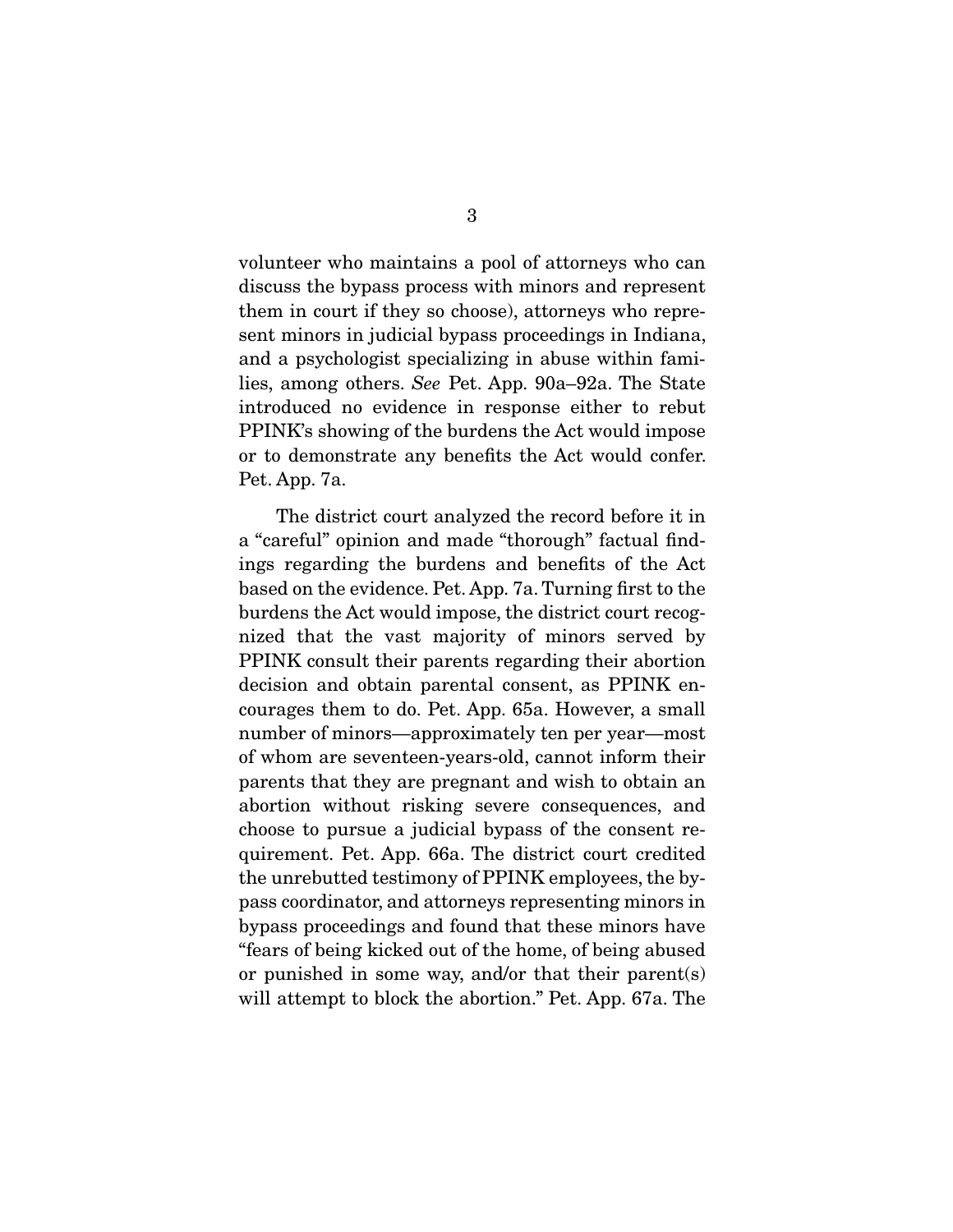district court also found, based on the evidence, that the judicial bypasses that have been granted to PPINK's patients have generally been based on a juvenile court finding that the minor was sufficiently mature to make the abortion decision independently of her parents. Pet. App. 66a.

 The district court further found that it was no answer to the Act's burdens to argue that minors could disclose these fears in the context of a bypass proceeding in order to try to persuade the juvenile court to find that notification was not in the minor's best interests. As the evidence showed, minors are extremely reluctant to disclose their abuse, particularly to strangers and government officials. Indeed, relying on the unrebutted evidence of Plaintiff 's expert Dr. Pinto, the court found that "[r]esearch . . . suggests that only about half of all abused minors ever disclose their abuse, and those who do, typically make their disclosure to a trusted adult with whom they have developed a rapport in a therapeutic environment." Pet. App. 92a.

 Therefore, for these mature minors, the district court found that "the requirement of providing parental notification before obtaining an abortion carries with it the threat of domestic abuse, intimidation, coercion, and actual physical obstruction." Pet. App. 73a. The court explained that while the notification requirement may not give parents formal legal authority to veto the minor's abortion decision, its practical effect would be to provide a veto, Pet. App. 89a–90a, and that in addition to actual obstruction of the abortion, "a large number of minors may face the risk of domestic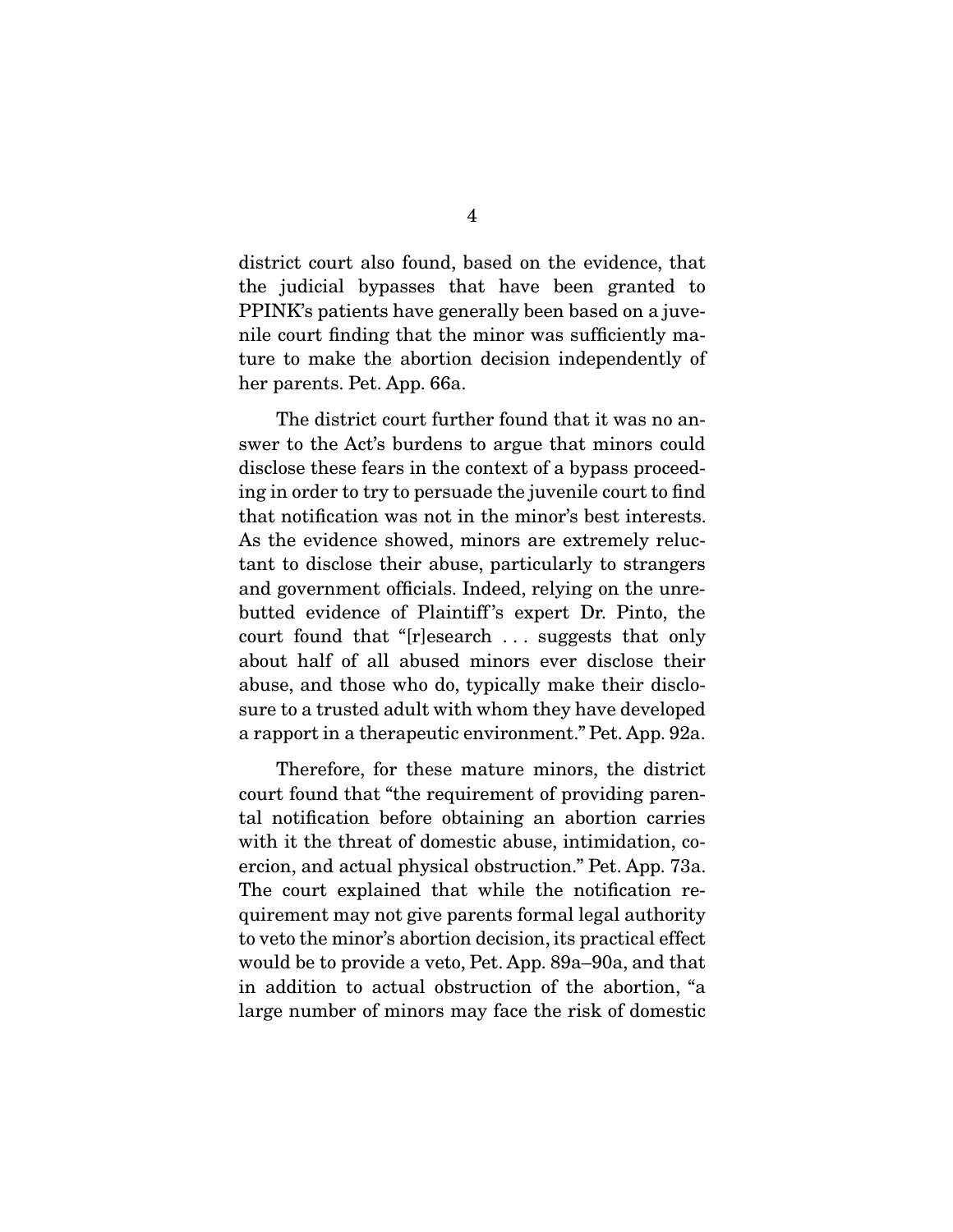abuse" as a result of notification. Pet. App. 90a. Moreover, again relying on the unrebutted evidence of Dr. Pinto, the court found that the possibility of statemandated parental notice would deter many minors from even attempting to obtain a judicial bypass, and may prompt pregnant minors to engage in hazardous self-help measures such as attempting to self-induce miscarriage. Pet. App. 91a. Based on all the evidence, the district court found that the Act "unquestionably burdens the right of abortion-seeking minors in Indiana." Pet. App. 92a–93a.

 With respect to the Act's purported benefits, Indiana introduced no evidence that the Act conferred any benefit beyond those afforded by the preexisting parental consent requirement. Instead, the State merely relied upon the general rights of parents in rearing their children. Pet. App. 94a. Therefore, weighing the extensive evidence of burden against the absence of evidence of benefit of requiring parental notice for the handful of mature minors who seek a judicial bypass, the court found that the Act likely placed an "unjustifiable burden on mature minors in violation of the Fourteenth Amendment." Pet. App. 93a–94a. Accordingly, the district court entered a preliminary injunction against the Act.

 The Seventh Circuit affirmed, concluding based on the one-sided factual record at the preliminary injunction stage that the Act was likely to impose an undue burden on the mature minors it would affect. Pet. App. 17a. The court carefully reviewed the district court's "thorough" fact-finding, Pet. App. 7a, and held that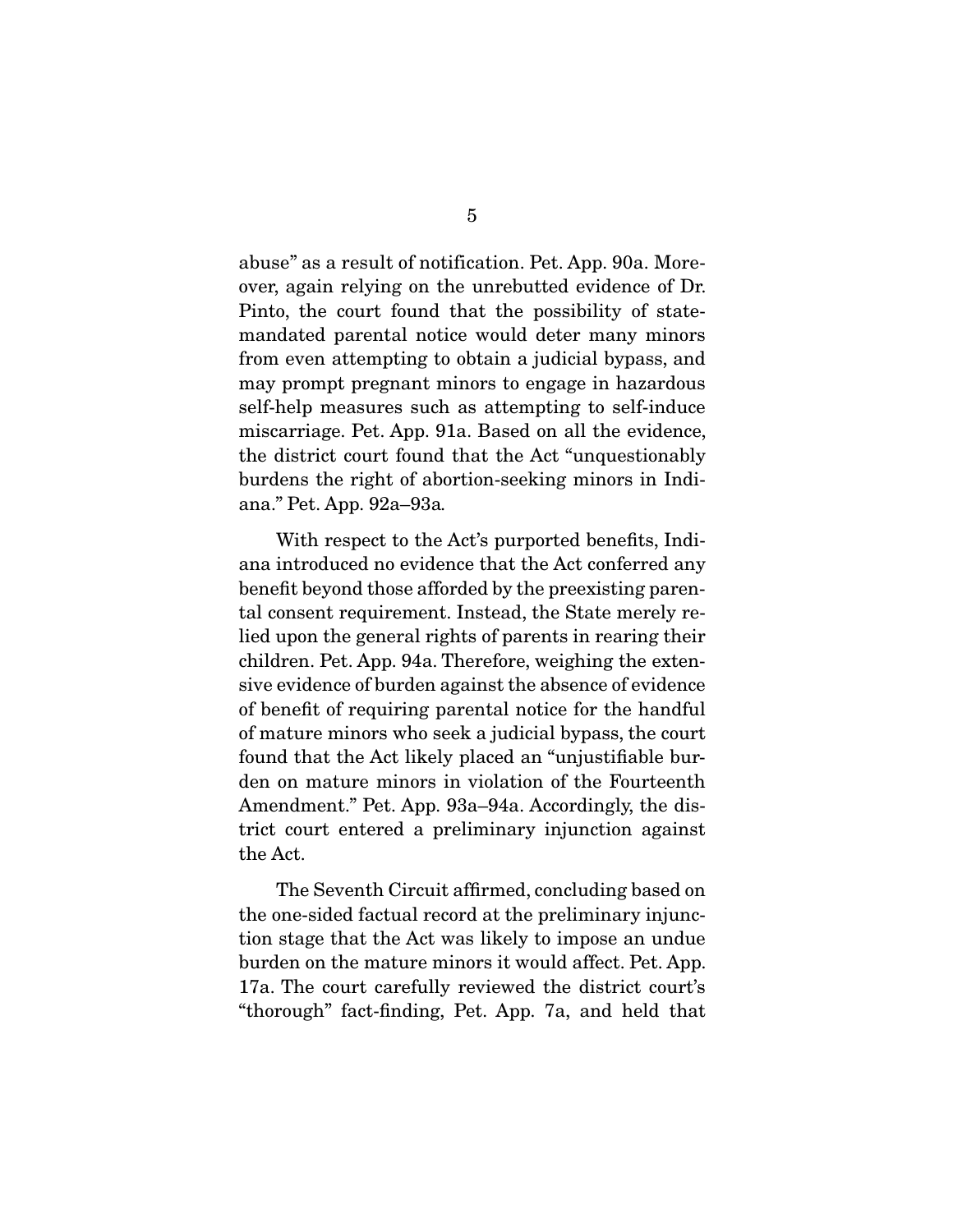"none of the district court's findings are clearly erroneous." Pet. App. 29a. In particular, the Seventh Circuit agreed with the district court that it was no answer to the Act's burdens that juvenile courts could consider the potential for abuse as part of the best-interests analysis, because the evidence and findings established that it is difficult or impossible for many victims of abuse to disclose the abuse to a stranger like a judge. Pet. App. 33a (relying on district court's "well supported" finding that "the trauma of even attempting to prove abuse would deter young women from pursuing bypass").

 The Seventh Circuit, therefore, upheld the district court's finding that the Act "creates a substantial risk of a practical veto over a mature yet unemancipated minor's right to an abortion." Pet. App. 17a. The court explained that not only would the Act's notice requirement subject affected minors to abuse, but giving "notice to parents could result in actual obstruction of the abortion itself." Pet. App. 27a. The court emphasized that PPINK's evidence raised concerns about minors similar to those the Casey Court had in striking down Pennsylvania's spousal notice law, namely that notice could give a spouse a practical veto over his wife's decision. Pet. App. 19a. In addition, the Seventh Circuit agreed with the district court that "[f ]or young women who have these fears, the potential for parental notice is a threat that may deter them from even attempting bypass in the first place." Pet. App. 28a; see also Pet. App. 29a ("[PPINK's] unchallenged evidence shows that the existence of that additional [notice]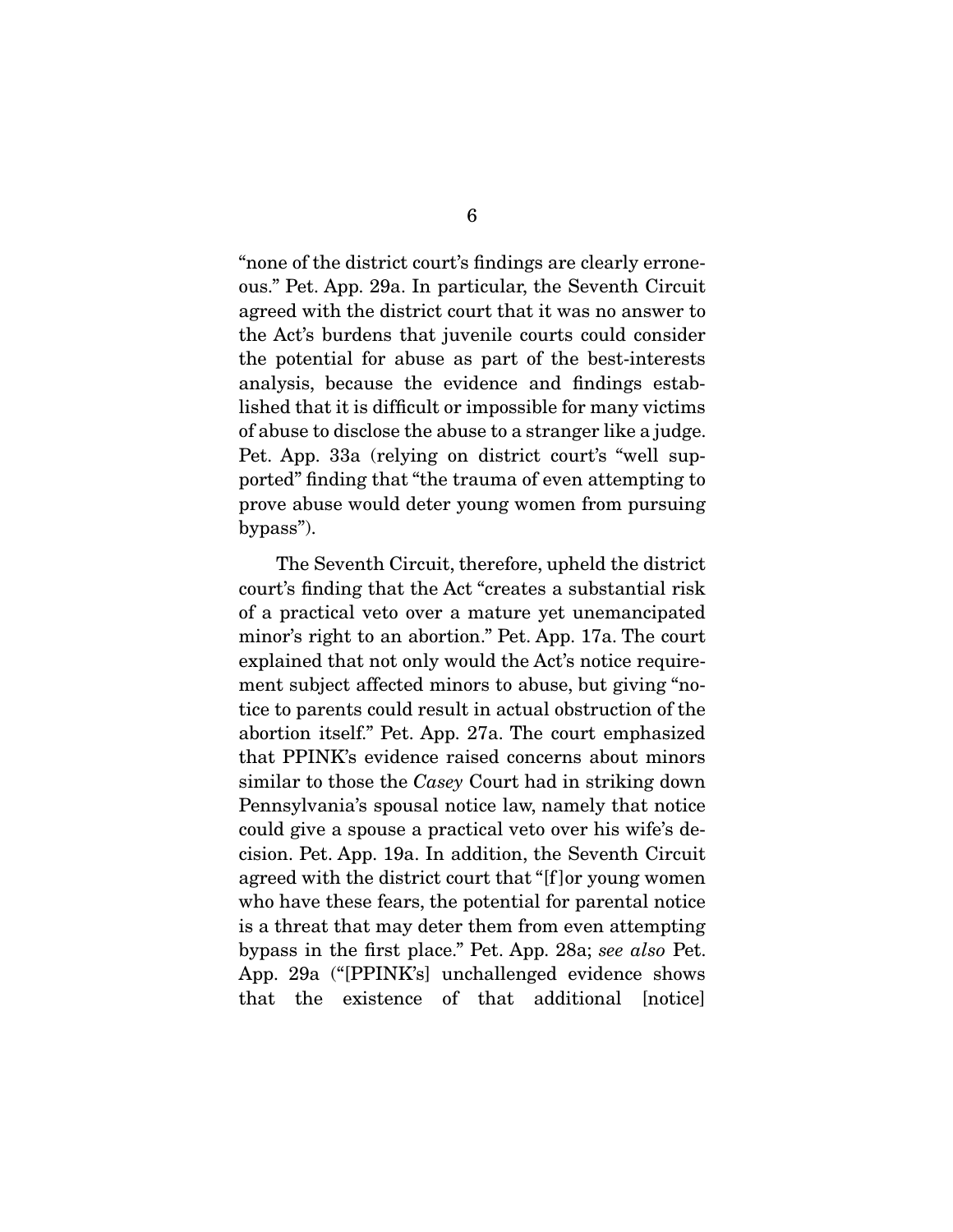requirement is likely to cause a significant fraction of affected young women to be too afraid to even try to seek an abortion.").

 Meanwhile, the Seventh Circuit noted that "the State has made no effort to support with evidence its claimed justifications [for the Act] or to undermine with evidence [PPINK's] showing about the likely effects of the law." Pet. App. 17a. The court found insufficient the State's mere recitation of the general interests that may be relevant in the context of parental involvement laws, in the absence of actual evidence of a problem in Indiana with its preexisting parental consent law, let alone evidence that the Act would actually solve the problem. As the Court noted, this Court's precedent requires "that courts must consider actual evidence regarding both claimed benefits and claimed burdens of abortion regulations." Pet. App. 21a (citing Whole Woman's Health v. Hellerstedt, 136 S. Ct. 2292, 2309–10 (2016)). Looking at the unrebutted record of burden and the nonexistent evidence of benefits, the court of appeals agreed with the district court that the Act likely imposed an undue burden. Pet. App. 23a.

 The Seventh Circuit explained that, because the district court's careful factual findings supported its conclusion that the burdens of Indiana's unique law outweighed any benefits, it is likely unconstitutional, and the preliminary injunction must be affirmed. Pet. App. 34a. There was, therefore, no reason for it to reach the question of whether all parental notice laws must meet the requirements for a judicial bypass laid out in this Court's decision in Bellotti. Id.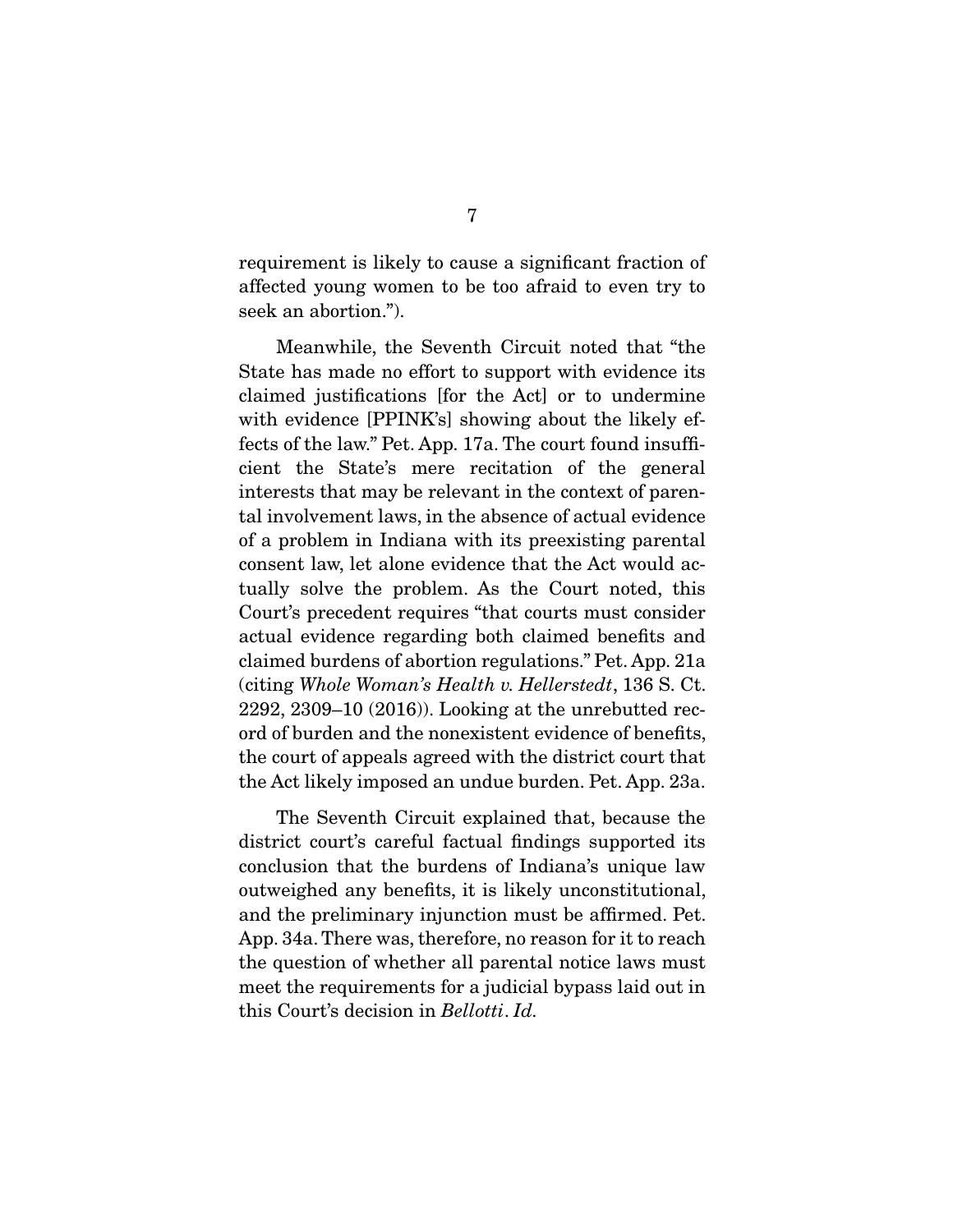The State sought rehearing en banc, which was denied.

> $\overbrace{\hspace{2.5cm}}^{\bullet}$   $\overbrace{\hspace{2.5cm}}^{\bullet}$ **REASONS FOR DENYING THE WRIT**

 There is no basis for granting review of this factbound application of the "undue burden" standard granting a preliminary injunction against a one-of-akind abortion restriction. The record at this interlocutory stage consists of unrebutted evidence that Indiana's parental notice requirement would give parents a veto over their mature minors' abortion decisions, even after parental consent had been found unnecessary. And the State made "no effort" to offer any evidence that the notice requirement advanced any actual benefits. Pet. App. 17a. The State can point to no decision upholding such a law, and its scattershot attempts to manufacture various circuit splits all fail. Not only is there no split; there is not even another case assessing the validity of the type of restriction at issue here: a requirement that minors found mature enough to make an abortion decision independently of their parents, and therefore to warrant a bypass of the parental consent requirement, must nonetheless notify their parents of their abortion absent the revelation of highly sensitive facts that, the courts below found, most such minors would be deterred from revealing. The State is free to make a different record as the case proceeds, and there is no basis for this Court to intervene at this stage.

8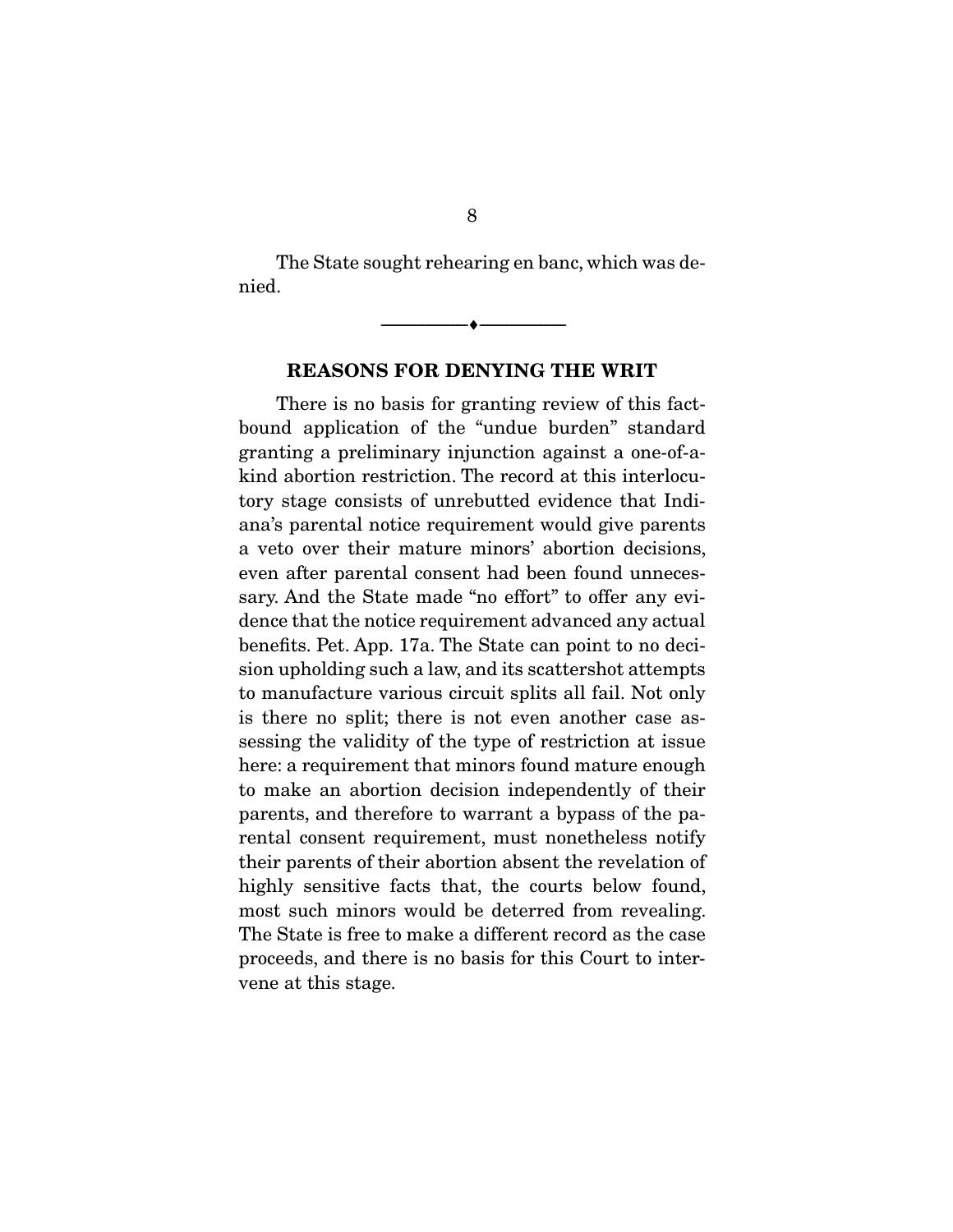## **I. The Interlocutory Nature of the Decision Below, the Petitioners' Failure to Present Any Record Evidence, and the Unique Law at Issue Render this Case an Unsuitable Vehicle for Review**

 Absent extraordinary circumstances, this Court "generally await[s] final judgment in the lower courts before exercising [its] certiorari jurisdiction." Va. Military Inst. v. United States, 508 U.S. 946 (1993) (Scalia, J., concurring); see also Stephen M. Shapiro et al., Supreme Court Practice 285 (10th ed. 2013) ("[I]n the absence of some such unusual factor, the interlocutory nature of a lower court judgment will generally result in a denial of certiorari"). This is so even in cases that, unlike this one, present questions of undoubted importance. See Mount Soledad Mem'l Ass'n v. Trunk, 567 U.S. 944 (2012) (Alito, J., concurring); Va. Military Inst., 508 U.S. 946 (Scalia, J., concurring). The Petition does not even attempt to demonstrate a reason to depart from this Court's practices in this case.

 The Seventh Circuit considered only whether the district court abused its discretion in granting a preliminary injunction on the "lopsided" record before it at this "preliminary" stage of the case. Pet. App. 17a; see also id. at 34a ("The context of a preliminary injunction enjoining the enforcement of this statute on a limited factual record necessarily narrows our holding."). The court noted that the State remained free to present evidence to the district court as the case progressed on the merits. Pet. App. 25a n.6. But rather than follow the Seventh Circuit's suggestion, the State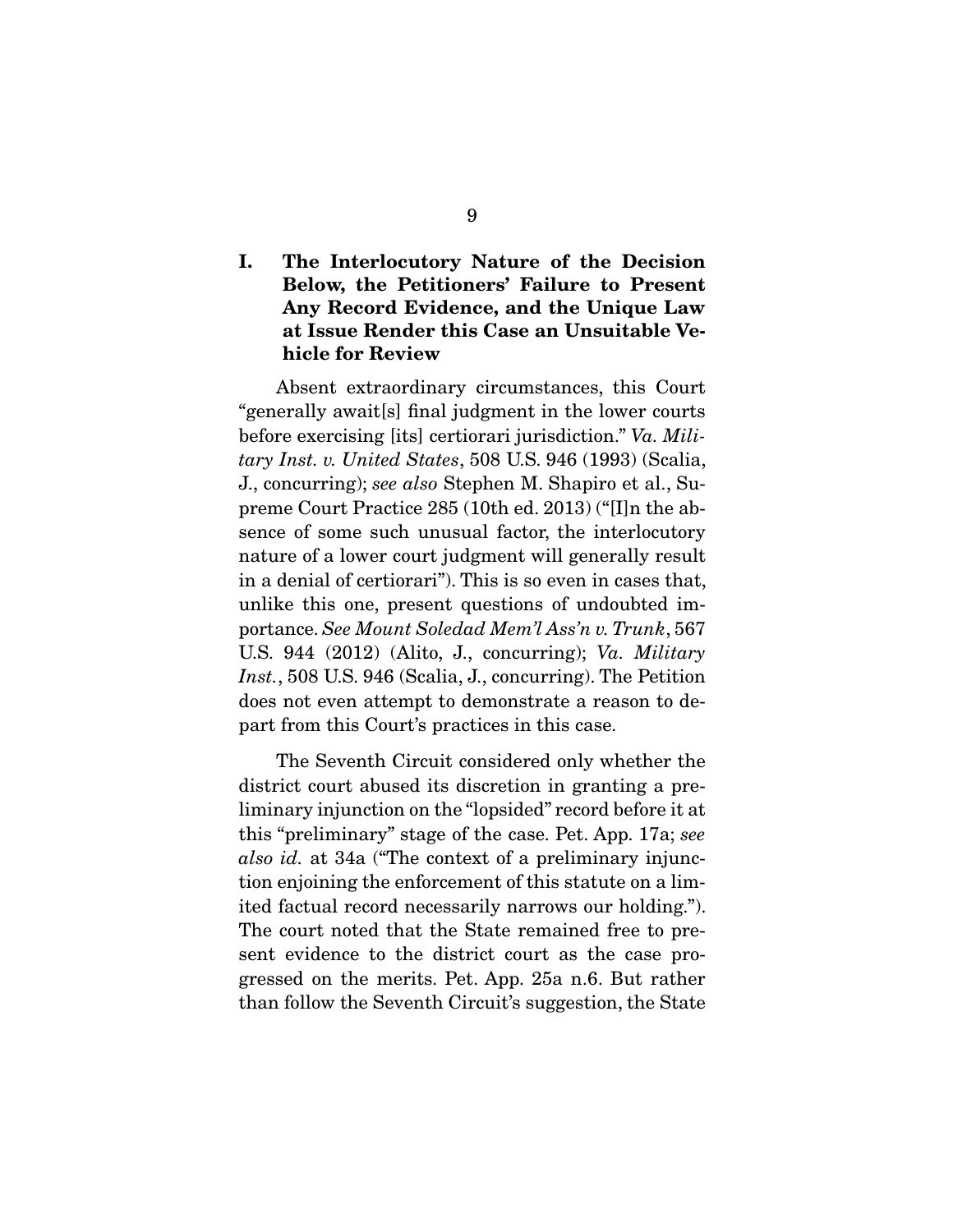has sought interlocutory intervention from this Court. There is no reason not to await final judgment, especially where, as here, the State not only failed to proffer any evidence to support its law, but "did not challenge the reliability or credibility of [PPINK's] evidence." Pet. App. 7a.

 There is also no important or recurring conflict with respect to the type of abortion restriction at issue. Indiana's law—adding a notice requirement for minors who have been adjudicated mature enough to bypass a parental consent requirement—is an extreme outlier, and unlike any law that has been upheld (or even considered) by any court.<sup>1</sup> See Shapiro et al., supra, at

 $1$  In H.L. v. Matheson, 450 U.S. 398 (1981), this Court rejected a challenge to a Utah parental notice law that contained no express judicial bypass process whatsoever, but that challenge was brought on behalf of a minor who did not claim either to be mature or that notification would be contrary to her best interests. 450 U.S. at 407. As this Court's subsequent cases make plain, the decision in H.L. was limited to the specific facts presented by the plaintiff in that case. Lambert v. Wicklund, 520 U.S. 292, 295 (1997) (declining "to decide whether a parental notification statute must include some sort of bypass provision to be constitutional"); Ohio v. Akron Ctr. for Reprod. Health, 497 U.S. 502, 510–11 (1990) ("[A]lthough our cases have required bypass procedures for parental consent statutes, we have not decided whether parental notice statutes must contain such procedures." (citing H.L., 450 U.S. at 413)). While the Seventh Circuit noted that Oklahoma's statutes appear not to provide for a judicial bypass option of its parental notice requirement, Pet. App. 4a–5a, in fact Oklahoma courts regularly waive parental notice. See, e.g., Raffaella Espinoza & Ryan Webb, Okla. State Dep't of Health, Abortion Surveillance in Oklahoma (2019), https://www.ok.gov/health2/ documents/2018%20ITOP%20Report.pdf (reporting the number of abortions performed after receiving judicial authorization to do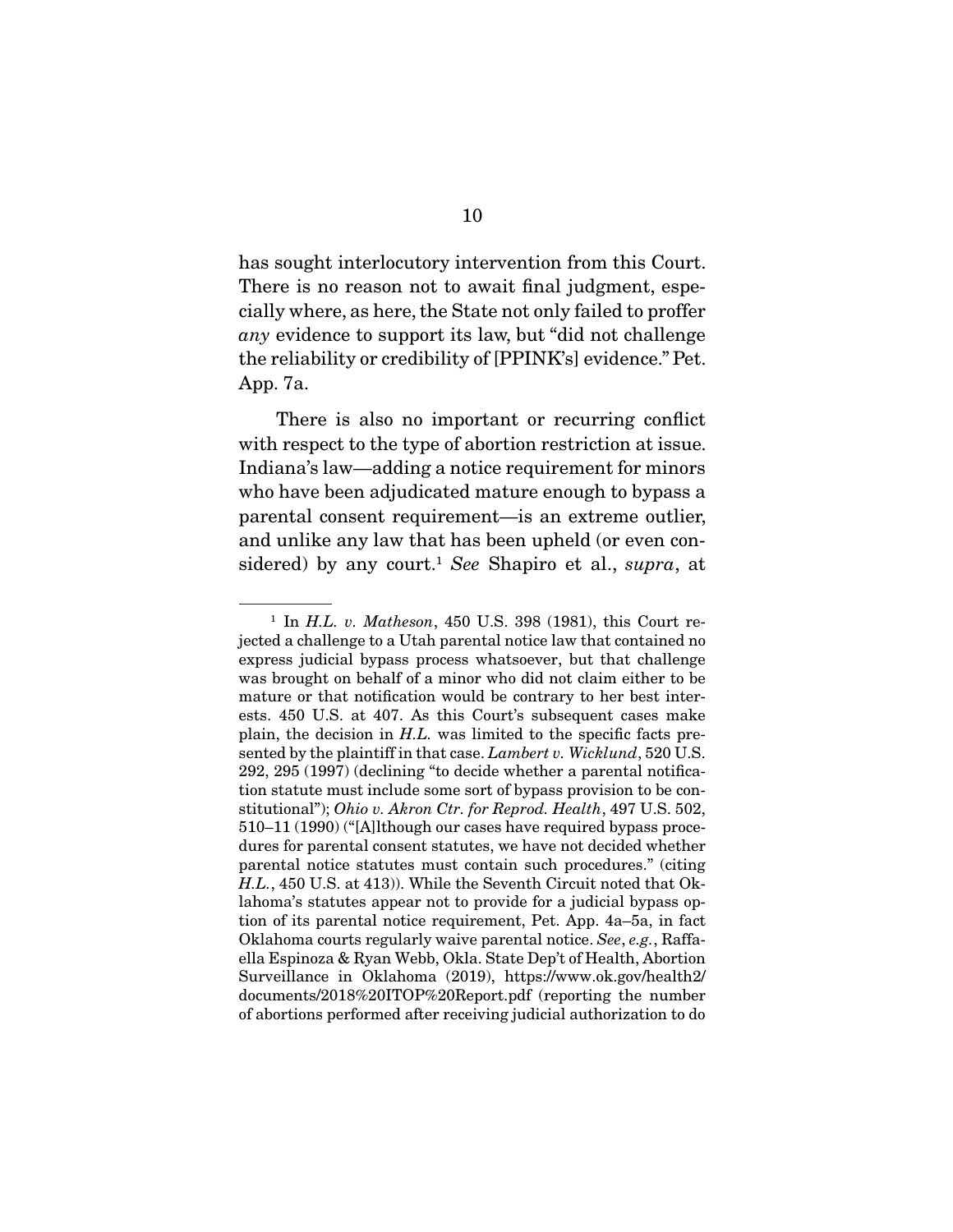246–47 (conflicts of authority typically do not merit review until they become important and recurring).

**II. The Court of Appeals' Holding that the Challenged Law Likely Imposes a Substantial Obstacle in the Path of Minors Seeking Abortion Is a Straightforward Application of the Undue Burden Test and Does Not Conflict with Any Decision of this Court or Any Circuit** 

 The decision below is a straightforward application of the undue burden test to a unique law. The State argues that the decision below creates conflicts with (or at least confusion about) this Court's precedents, see Pet. Writ Cert. ("Pet.") 3, 10, 14, but the State identifies no actual conflict, confusion, or split. At bottom, the State disagrees with the court of appeals' application of the undue burden standard to the particular restriction and facts at issue in this case. But "[a] petition for a writ of certiorari is rarely granted when the asserted error consists of . . . the misapplication of a properly stated rule of law." Sup. Ct. R. 10. Nor did the lower court misapply the law here.

 Contrary to the State's argument, there is no conflict between the Seventh Circuit's application of the

so without parental notice and consent); Doris L. Fransein, Tulsa County Juvenile Division Policies and Procedures 54 (2019), http:// www.tulsacountydistrictcourt.org/files/TulsaCountyJuvDivPolicies AndProcedures12132018.pdf (laying out procedures for judicial authorization for abortion without parental notification).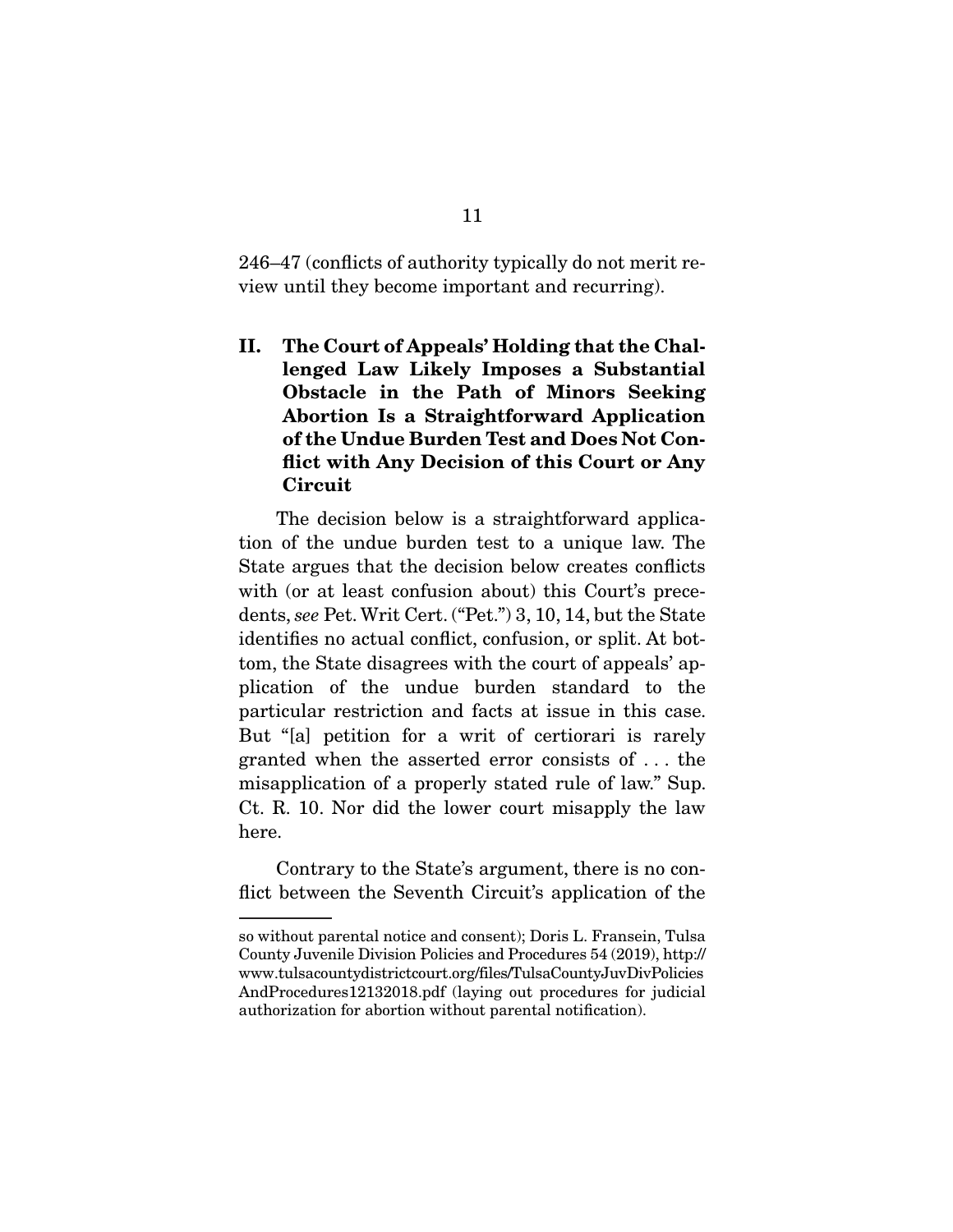undue burden test to the Act and this Court's decision in Bellotti. The State argues that the court below determined that *Bellotti* "is irrelevant when evaluating regulation of minors' access to abortion," and that it read Whole Woman's Health to "wipe out" Bellotti. Pet. 14, 15. That is doubly incorrect: it is not what the Seventh Circuit did, and this Court's abortion jurisprudence, including Bellotti, Casey, and Whole Woman's Health, plainly apply to laws affecting minors.

 In Bellotti, this Court balanced the burdens of requiring parental consent for abortion against the state's interests and determined that, in order to protect minors' rights, such laws must contain a confidential and expeditious mechanism enabling minors to bypass the parental involvement requirement. See Bellotti, 443 U.S. at 647 (holding that the law would "impose an undue burden upon the exercise by minors of the right to seek an abortion" because the law could operate as a veto over a minor's abortion decision (emphasis added)). In Casey, the Court reaffirmed its prior precedent regarding parental consent requirements, see 505 U.S. at 899, and held that abortion restrictions should be evaluated under the undue burden test, which is "shorthand for the conclusion that a state regulation has the purpose or effect of placing a substantial obstacle in the path of a woman seeking an abortion of a nonviable fetus," 505 U.S. at 877. Nowhere did the Court suggest that the undue burden standard applies only to laws that affect adult women. And less than four years ago, in Whole Woman's Health, this Court reaffirmed that "[t]he rule announced in Casey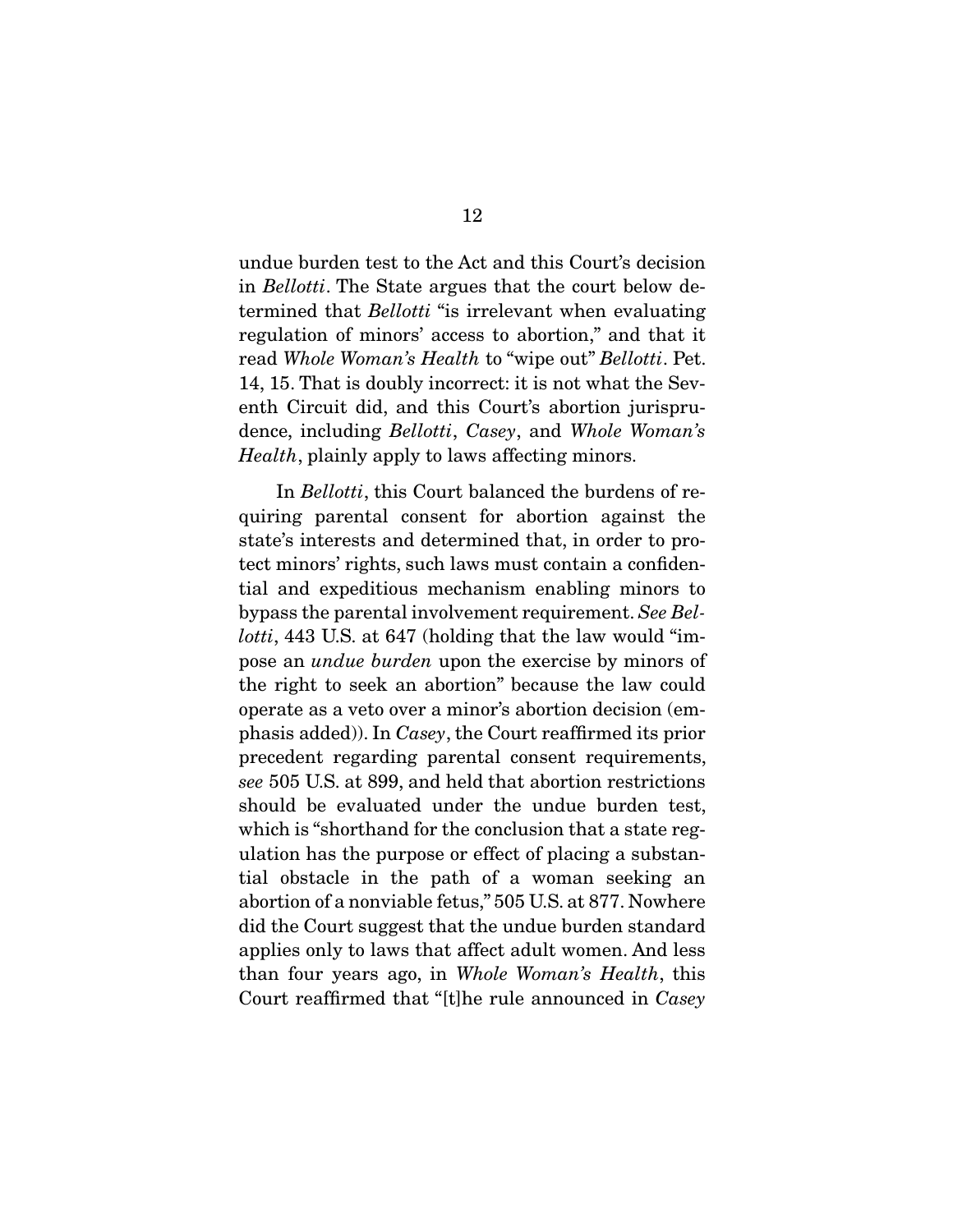. . . requires that courts consider the burdens a law imposes on abortion access together with the benefits those laws confer," 136 S. Ct. at 2309.

 The Seventh Circuit conducted a straightforward, fact-bound application of this Court's decisions to the limited preliminary injunction record in this case, weighing the asserted state interests against the burdens imposed by the law. As to the Act's burdens, the court held that the district court made well-supported factual findings based on unrebutted evidence that, among other concerns, the Indiana law mandated "notice to parents [that] could result in actual obstruction of the abortion itself."2 Pet. App. 27a; see also Hodgson v. Minnesota, 497 U.S. 417, 460 (1990) (O'Connor, J., concurring) (finding that an abuse exception to a two-parent notice requirement was inadequate because, inter alia, of an "abused minor's reluctance to report sexual or physical abuse").

 It also analyzed the asserted state interests, including the state interests that relate to minors, as this Court discussed in Bellotti, 443 U.S. at 633–39. Pet. App. 22a–24a. It determined that for the small subset of minors who cannot obtain parental consent but who

<sup>2</sup> Contrary to the State's claim, Pet. 17, the court below did not rely on a "cumulative" burden theory, and no such theory has been advanced in this case. Accordingly, the Fifth Circuit's dicta about "cumulative effects" in In re Gee, 941 F.3d 153, 171 (5th Cir. 2019) is inapposite. The panel below simply examined the context in which the Act affects minors' access to abortion. Considering the factual context in which the Act operates is consistent with this Court's decisions. See Whole Woman's Health, 136 S. Ct. at 2301–02, 2313, 2318; Casey, 505 U.S. at 891–92.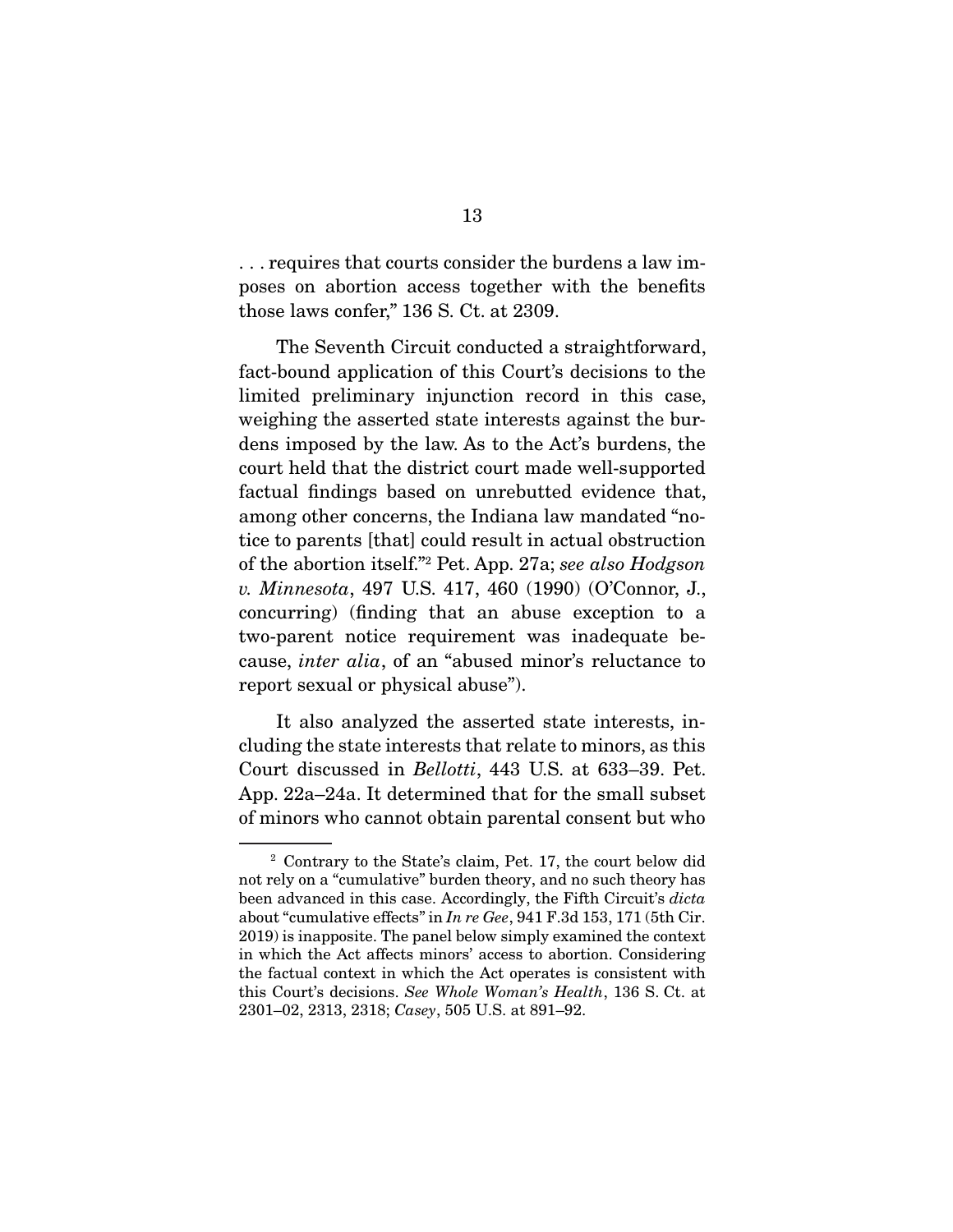are sufficiently mature to consent to the abortion on their own, the "State . . . offered no evidence that any actual benefit is likely or that there is a real problem that the notice requirement would reasonably be expected to solve." Pet. App. 24a.

 Based on these findings, the court held that the Act likely imposes an undue burden on minors' access to abortion. This holding is entirely consistent with precedent. A law that gives anyone veto power over another's abortion decision is impermissible. See, e.g., Casey, 505 U.S. at 893–94 (striking down spousal consent requirement because it would give husbands veto power over their wives' abortion decision); Ohio v. Akron Ctr., 497 U.S. at 510–11 (collecting cases holding that states may not enact laws that give parents "absolute veto power over a minor's decision to have an abortion"); Bellotti, 443 U.S. at 647 (holding parental consent and notice law unconstitutional because some parents would obstruct their child's attempt to access abortion). The court's routine application of the undue burden test to the limited evidentiary record at this preliminary stage of the litigation does not merit review.

 Nor should this Court grant review to decide whether the judicial bypass requirement for parental consent laws discussed in "Bellotti applies to all parental notice requirements." Pet. App. 34a (emphasis added). Because the court properly found that Indiana's law likely imposes an undue burden by giving parents veto power over mature minors' abortion decisions, it did not purport to answer that question,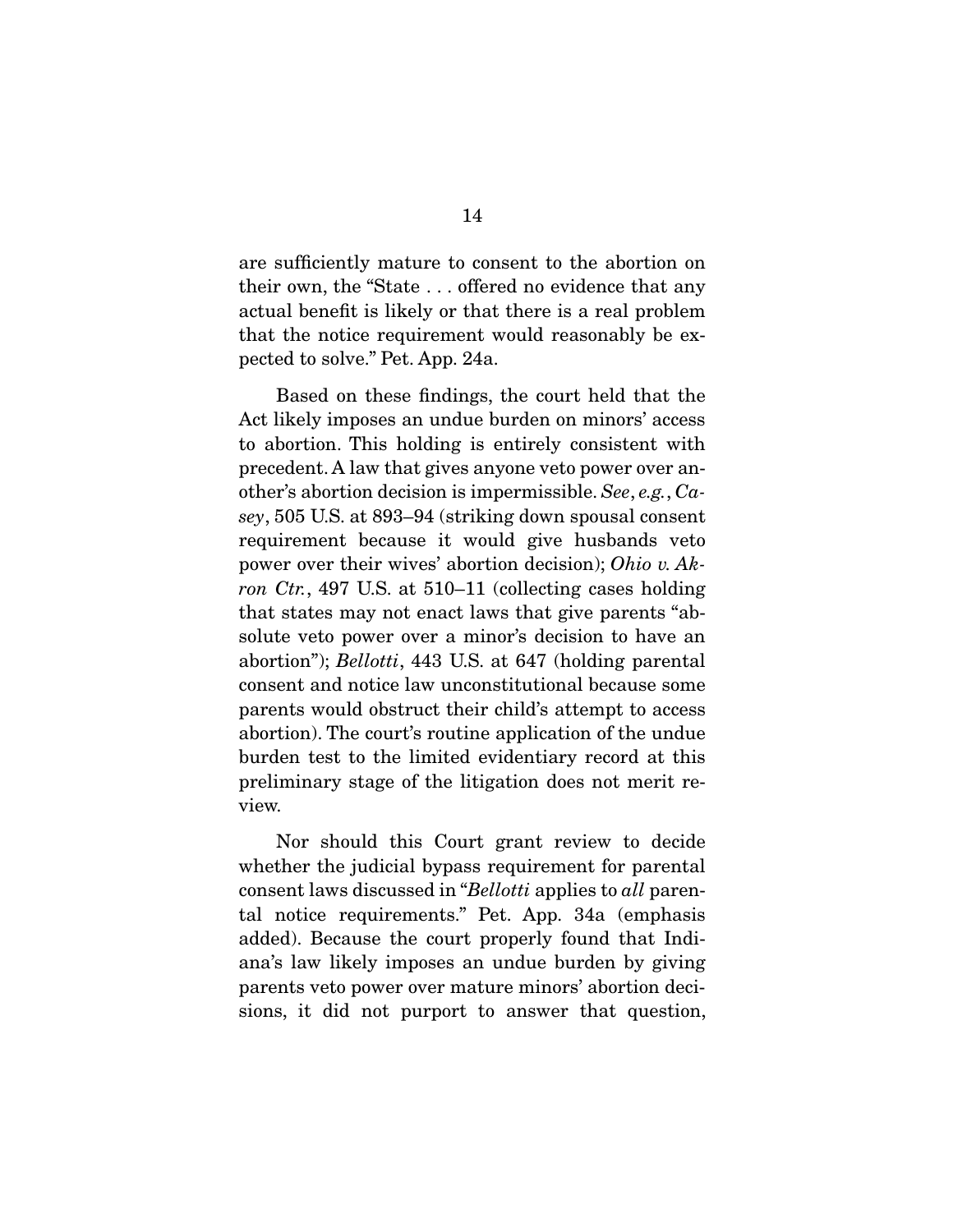making this case an extremely poor vehicle to decide it. Moreover, there is no circuit split on this question. As the State correctly notes, three circuits did opine on that question, more than twenty years ago. Two circuits found that a bypass was required for a parental notice law. See Causeway Med. Suite v. Ieyoub, 109 F.3d 1096, 1112 (5th Cir. 1997) (bypass provision authorizing parental notification would "cut the core out of Bellotti"), overruled on other grounds by Okpalobi v. Foster, 244 F.3d 405 (5th Cir. 2001); Planned Parenthood, Sioux Falls Clinic v. Miller, 63 F.3d 1452, 1460 (8th Cir. 1995) ("parental-notice provisions, like parental-consent provisions, are unconstitutional without a *Bellotti*-type bypass"). The final circuit, the Fourth Circuit, did not rule to the contrary in Planned Parenthood of the Blue Ridge v. Camblos, as the State claims. The law challenged in that case contained a confidential bypass for both mature and best-interest minors, and therefore, its suggestion that a judicial bypass is not needed for parental notice statutes is not a holding, but *dicta*. 155 F.3d 352, 375–79 (4th Cir. 1998) (en banc). There is, therefore, no circuit split, and nothing about those three cases is in conflict with the Seventh Circuit's decision here regarding Indiana's unique law.

 Nor is this case a good vehicle to address a purported "disagreement" among the lower courts regarding how to balance an abortion restriction's benefits and burdens after Whole Woman's Health. Pet. 16–17. First, the lopsided record here, leading to an unchallenged finding that the Act imposes a practical veto for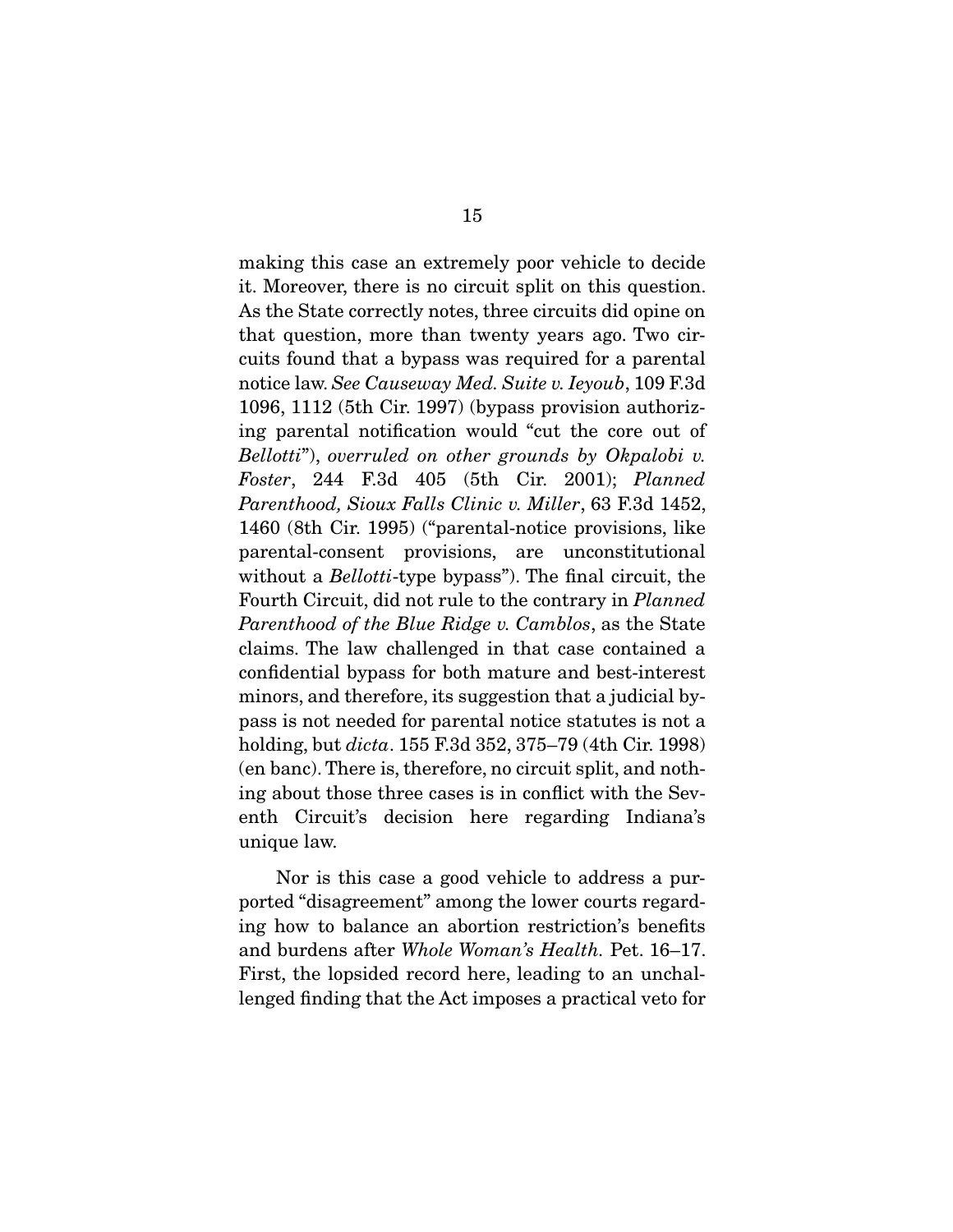some minors, is more than sufficient to establish a substantial obstacle to these minors' access to abortion. Bellotti, 443 U.S. at 647. In any event, the appellate decisions cited by the State, Pet. 16, are not in conflict. The State points to the Eighth Circuit's decision in Planned Parenthood of Arkansas & Eastern Oklahoma v. Jegley, 864 F.3d 953 (8th Cir. 2017), cert. denied, 138 S. Ct. 2573 (2018), and the Ninth Circuit's decision in Planned Parenthood Arizona, Inc. v. Humble, 753 F.3d 905 (9th Cir. 2014). But the Eighth Circuit mentioned the balancing test only in *dicta*, which creates no decisional conflict. Jegley, 864 F.3d at 958. And the Ninth Circuit's decision in Humble predates Whole Woman's Health, so to the extent that court needed guidance, as the State claims, this Court provided it in that case.<sup>3</sup> There is simply no "havoc" wrought by this case or any other about the application of the undue burden test as a result of Whole Woman's Health that would merit this Court's review.

 The State complains that the undue burden test requires courts to undertake a "quintessentially legislative task," Pet. 16, but courts regularly apply factbased balancing tests in a wide variety of contexts. See, e.g., Anderson v. Celebrezze, 460 U.S. 780, 789 (1983) (explaining that, in evaluating the constitutionality of a state election law, courts must "first consider the

<sup>&</sup>lt;sup>3</sup> In any event, the Ninth Circuit got it right: "The more substantial the burden, the stronger the state's justification for the law must be to satisfy the undue burden test; conversely, the stronger the state's justification, the greater the burden may be before it becomes 'undue.'" Humble, 753 F.3d at 912.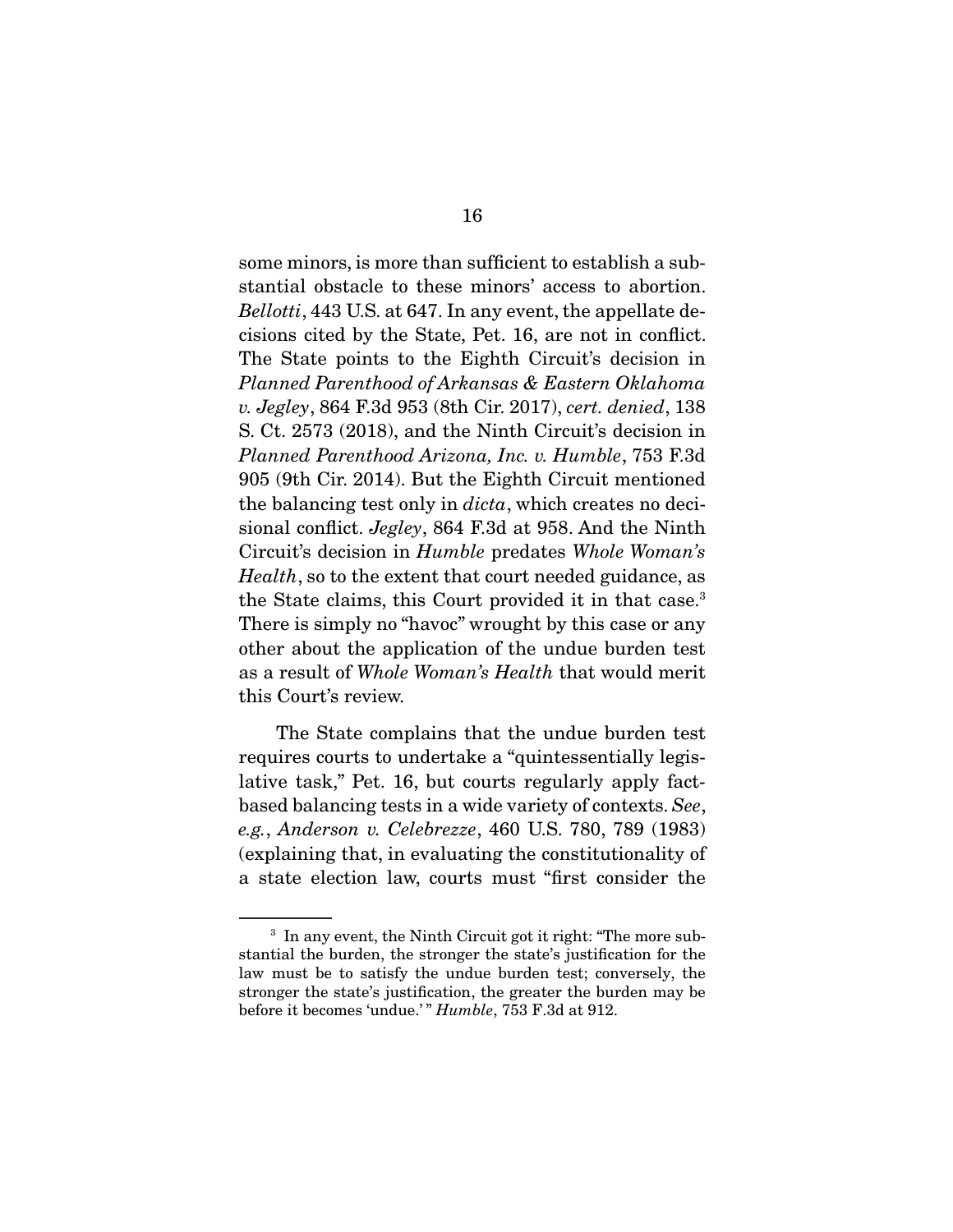character and magnitude of the asserted injury to [individual] rights. . . . It then must identify and evaluate the precise interests put forward by the State as justifications for the burden imposed by its rule. In passing judgment, the Court must not only determine the legitimacy and strength of each of those interests; it also must consider the extent to which those interests make it necessary to burden the plaintiff's rights."). Nor does the State's concern that a regulation that is constitutional in one state might be unconstitutional in another, Pet. 16, warrant review. While it is hard to imagine that minors and their parents are so different in Indiana that a similar law would be upheld in another state, Whole Woman's Health is clear that the undue burden test is context-specific. See 136 S. Ct. at 2309–10 (explaining that courts must carefully evaluate the record evidence in a given case and balance a law's benefits against its burdens). Indeed, the State's concern about states ending up with different laws is surprising given that it has argued before this Court that abortion restrictions may be constitutional in one state and unconstitutional in another depending upon the factual context. See Brief for the States of Arkansas, Indiana, [et al.] as Amici Curiae in Support of Respondent Dr. Rebekah Gee, June Med. Servs., L.L.C. v. Gee, Nos. 18-1323, 18-1460 (Jan. 2, 2020), 2020 WL 92191. At bottom, these complaints by the State amount to nothing more than disagreement with Whole Woman's Health and this Court's abortion jurisprudence generally and do not warrant review of this case, particularly given the "lopsided" and preliminary record.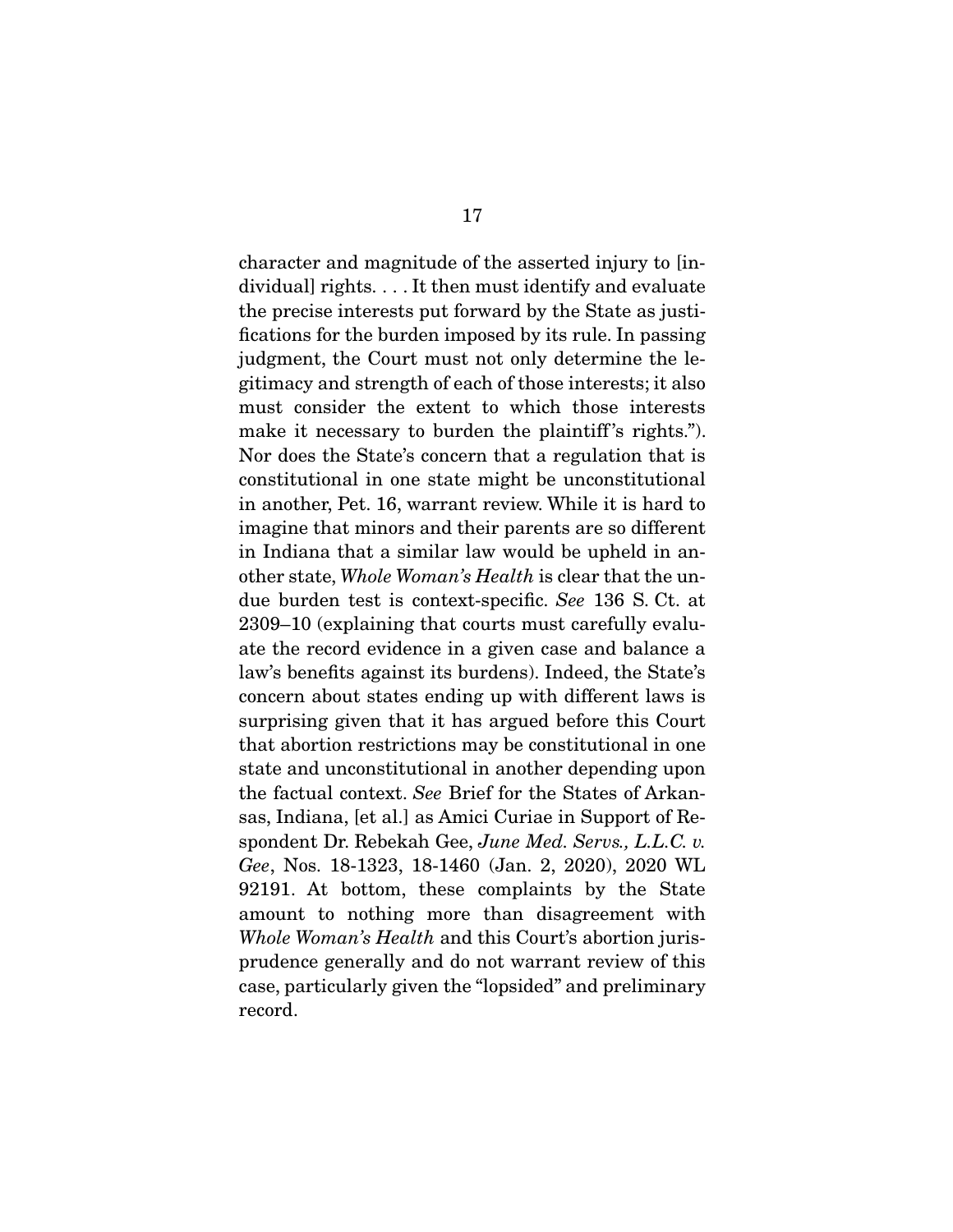### **III. No Circuit Conflict Exists with Respect to the Propriety of Pre-Enforcement Preliminary Injunctions**

 The State argues that the Seventh Circuit's decision deepens a preexisting conflict regarding the propriety of pre-enforcement challenges to abortion restrictions and the evidentiary showing required in such challenges. Pet. 19–22. No such conflict exists.

 This Court has repeatedly made clear that preenforcement challenges to abortion restrictions are not subject to any heightened evidentiary requirement. Whole Woman's Health itself included a pre-enforcement facial challenge to one of the two laws at issue, and the Court struck down that law based on evidence very similar to the evidence here: fact and expert testimony predicting the law's effects. The Fifth Circuit in Whole Woman's Health had rejected predictive expert testimony as "ipse dixit," but this Court disagreed, explaining that district courts are free to credit expert testimony concerning a law's impact, especially where the testimony is consistent with common sense and unrebutted. 136 S. Ct. at 2317. Far from containing mere "speculation" about the Act's burdens, Pet. 20, the record below contained ample "unchallenged testimony" in the form of fact and expert affidavits that established that the Act "will likely operate as an undue burden by giving parents a practical veto over the abortion decision." Pet. App. 26a. Moreover, while Whole Woman's Health involved a pre-enforcement challenge to one statute and a post-enforcement challenge to another, the Court applied an identical standard to both.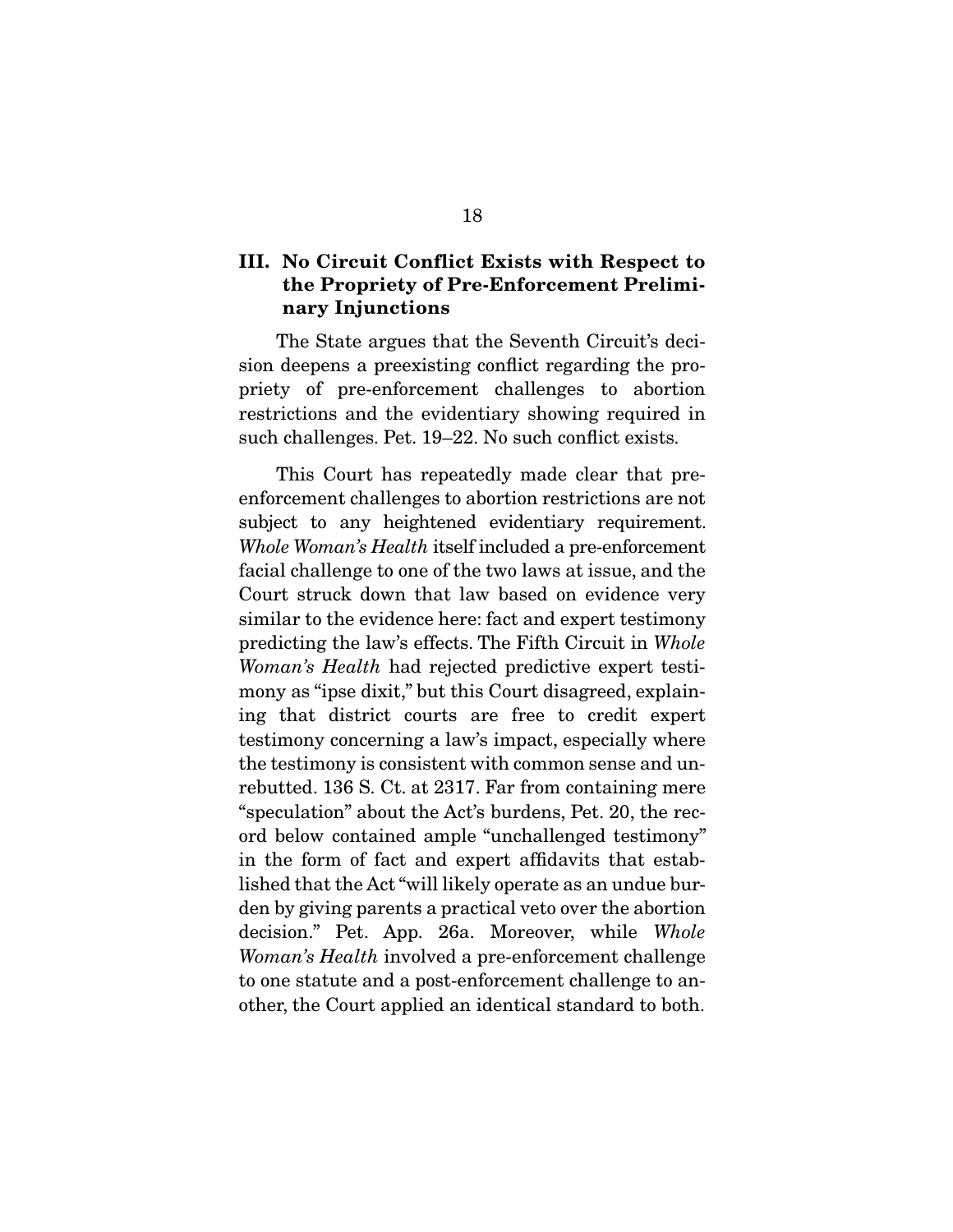The State's argument that the record here is insufficient for a pre-enforcement challenge is particularly inapt in the preliminary injunction context, where, by definition, courts are tasked with determining only a likelihood of success on the merits. Pet. App. 15a–16a ("Motions for preliminary injunctions call upon courts to make judgments despite uncertainties."). As the district court recognized, pre-enforcement preliminary injunctions play a crucial role in preventing devastating harms such as the potential for physical abuse. Pet. App. 73a ("The Court need not sit idly by while those most vulnerable among us are subjected to unspeakable and horrid acts of violence and perversion, nor may we blind ourselves to the fact that for millions of children (including young women) in the United States the threat of such abuse is real."); see also Pet. App. 27a (noting the district court's finding that "fear of abuse may 'prompt pregnant minors to engage in hazardous self-help measures such as attempting to physically and/or chemically induce miscarriage or to entertain thoughts of suicide'".

 There is no circuit split regarding pre-enforcement challenges. Contrary to the State's assertion, Pet. 19– 20, the Eighth Circuit's decision in Comprehensive Health of Planned Parenthood Great Plains v. Hawley, 903 F.3d 750 (8th Cir. 2018) is not in conflict with the Seventh Circuit's decision here; Hawley did not reject a pre-enforcement injunction, nor could it have, as the laws challenged in that case had both been in effect for over a decade. Hawley, 903 F.3d at 753 ("The roots of this case can be traced to 2007.").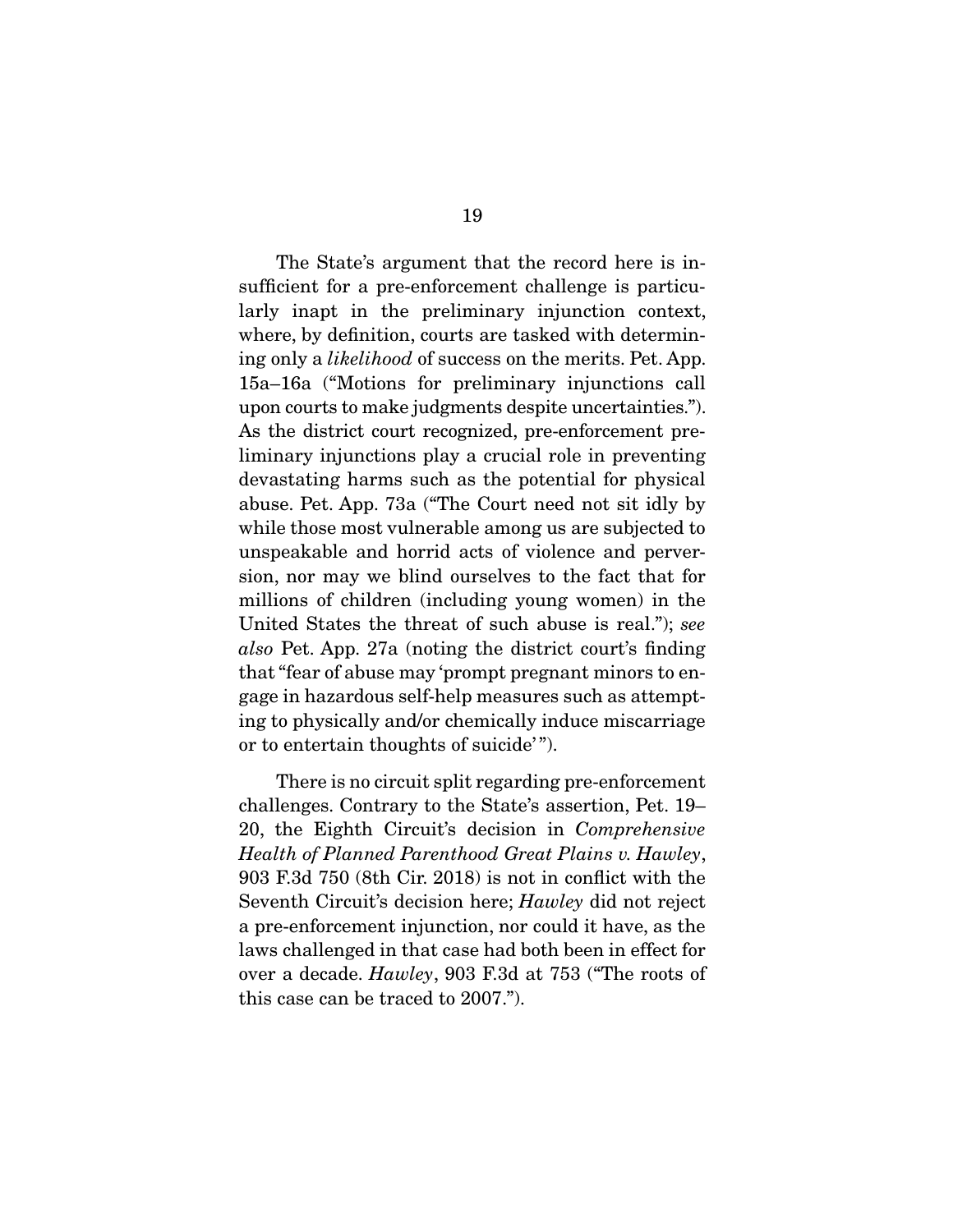The Fifth Circuit's decision in *June Medical* similarly does not conflict with the Seventh Circuit's decision here. June Medical did not reject pre-enforcement challenges as a general matter. Nor did it hold, as the State claims, that the plaintiffs in that case would only be able to show evidence of an undue burden if the law at issue were allowed to go into effect. Instead, the Fifth Circuit conducted a "fact-bound" analysis, June Med. Servs. L.L.C. v. Gee, 905 F.3d 787, 793 (5th Cir. 2018), reviewing a final judgment that was based on full development of an evidentiary record, and found that there was insufficient evidence of the law's burdens to support an injunction. Id. at 810 ("there is no evidence that Louisiana facilities will close from [the] Act"). The district court and the Seventh Circuit here also assessed the facts in the unchallenged record, but determined that, on this record, there was sufficient evidence of burden to support a preliminary injunction. The courts' differing outcomes based on factbased analyses of very different records do not present a conflict regarding the propriety of pre-enforcement challenges or the evidentiary requirements thereof.

## **IV. No Circuit Conflict Exists with Respect to the Proper Denominator in** *Casey***'s "Large Fraction" Test**

 This case similarly does not raise a conflict regarding the proper application of Casey's large fraction test for facial relief, nor is there any preexisting circuit split regarding how to define the denominator in that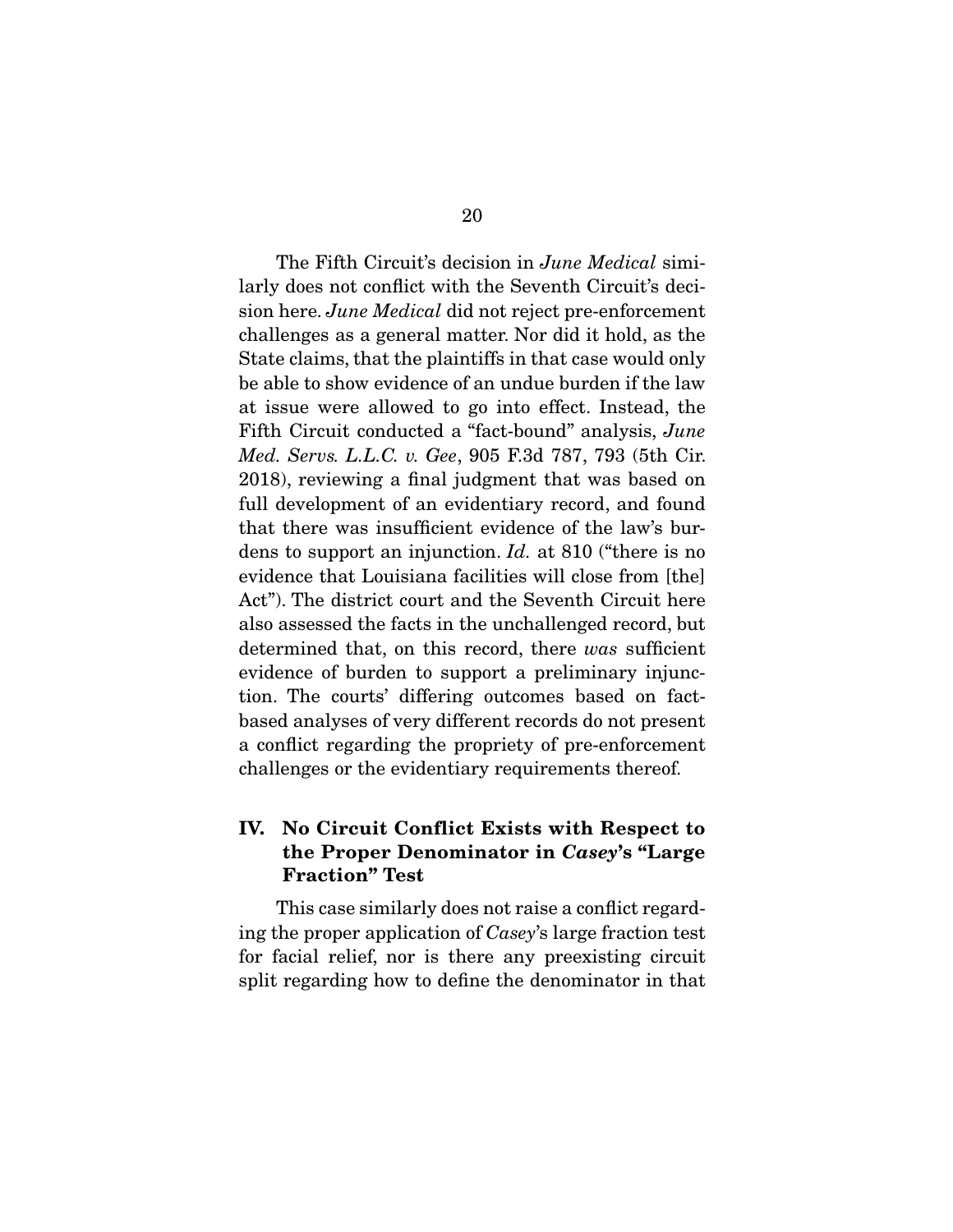test. This Court has been clear that the test requires courts to identify "those [women] for whom [the provision] is an actual rather than an irrelevant restriction." Whole Woman's Health, 136 S. Ct. at 2320 (alterations in original) (quoting Casey, 505 U.S. at 895). The court below did just that.

 The State misrepresents the lower court's application of the large fraction test, stating that the court of appeals defined the relevant denominator as "young women who are likely to be deterred from even attempting a judicial bypass because of the possibility of parental notice," thereby guaranteeing a fraction of 1:1. Pet. 17. In fact, the court defined the denominator as all unemancipated minors seeking judicial bypasses, as all such minors could be granted a bypass from parental consent requirement on maturity grounds and therefore be subject to parental notice. Pet. App. 20a. This is precisely the group for whom the Act is "an actual rather than an irrelevant restriction." Whole Woman's Health, 136 S. Ct. at 2320 (quoting Casey, 505 U.S. at 895). The court explained that, because the record shows that most bypasses granted in Indiana have been based on a maturity finding, a large fraction of those minors for whom the Act is relevant would be burdened. The court then went on to note that the correct numerator and denominator are actually larger, because they would both also include any minors deterred from seeking a bypass because of the possibility of notice. Pet. App. 20a–21a.

Casey's application of the large fraction test illustrates that the lower court's approach was correct: The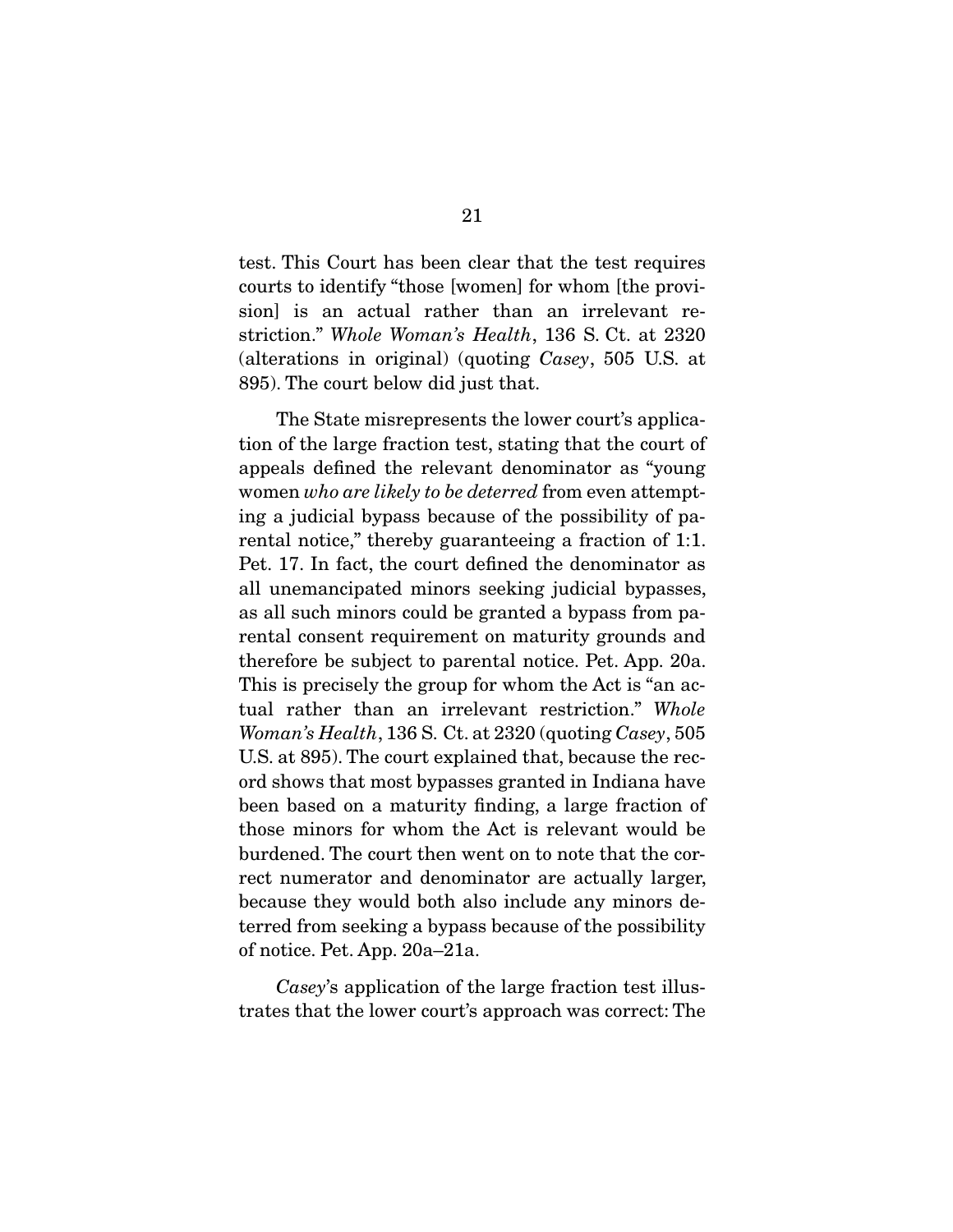Court in Casey defined the relevant denominator for a spousal notice requirement as "married women seeking abortions who do not wish to notify their husbands of their intentions and who do not qualify for one of the statutory exceptions to the notice requirement." 505 U.S. at 895. It did not make the denominator all women, or all married women, but only those for whom the law posed a relevant restriction. Because the Court found that a large fraction of them would be unduly burdened by having to notify their spouses, it invalidated the requirement on its face. The Seventh Circuit did exactly what the Casey Court did: (1) it identified as the denominator those minors for whom the law would be a relevant restriction; and (2) it assessed whether a "large fraction" of them would face an undue burden.

The same is true of *Jegley*, 864 F.3d 953, which challenged a requirement that health centers have a back-up doctor with local admitting privileges in order to provide medication abortions. There, the Eighth Circuit concluded that the relevant denominator was "women seeking medication abortions in Arkansas." 864 F.3d at 958. Indiana states that the court did not define the denominator more narrowly as "women seeking medication abortions specifically from providers that did not have hospital admitting privileges." Pet. 18. But the district court in Jegley "found that medication abortion would no longer exist in Arkansas" were the challenged requirement to stand. 864 F.3d at 956–57. Therefore, the class of "women seeking medication abortions" and "women seeking medication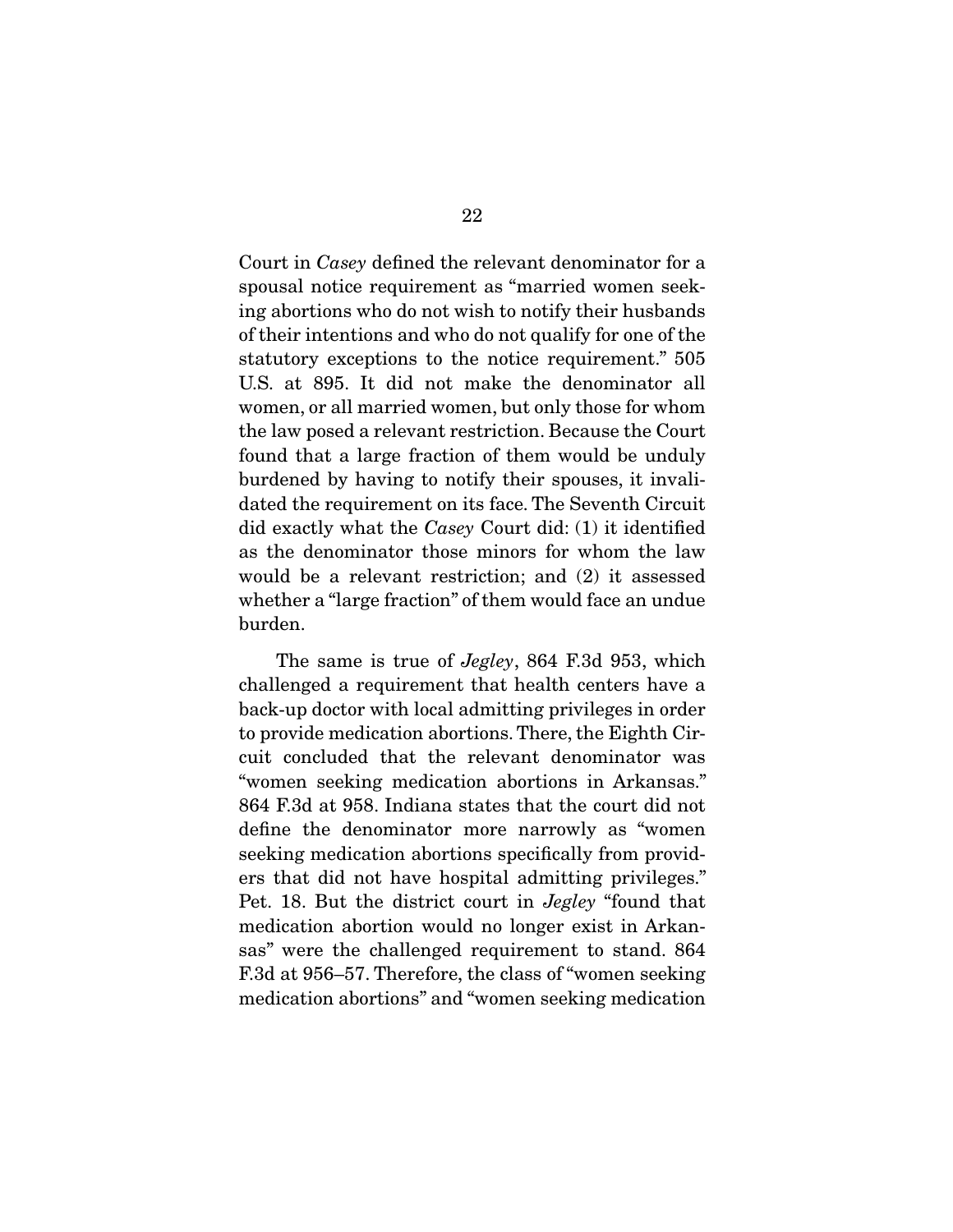abortions specifically from providers that did not have hospital admitting privileges" were one and the same—and perfectly in line with this Court's instructions in Casey that the denominator include those women for whom a restriction is relevant.<sup>4</sup>

 Indiana also claims a conflict regarding the large fraction test between the Sixth Circuit's decision in Planned Parenthood Southwest Ohio Region v. DeWine, 696 F.3d 490, 515–16 (6th Cir. 2012) and the Ninth Circuit's in Humble, 753 F.3d at 914, both of which concerned restrictions on medication abortion regimens. But the conflict between those decisions had nothing to do with how to determine the relevant denominator in the large fraction test, and in any event does not survive Whole Woman's Health. The only conflict between those two cases concerned whether the undue burden test considers only the burden imposed by an abortion regulation, or whether it also should consider evidence of whether the law actually advances the

<sup>4</sup> The State also cites the Fifth Circuit's decision in June Medical, Pet. 18, which similarly defined the relevant denominator in a challenge to an admitting-privileges requirement as "all women seeking abortions in Louisiana," 905 F.3d at 802, a definition the State characterizes as "broad." Pet. 18. But the district court in June Medical explained that approximately seventy percent of women seeking abortion in Louisiana would be precluded from obtaining an abortion if the admitting privileges law at issue there went into effect, and all remaining women seeking abortion in the state would be burdened by lack of capacity, overcrowding, and longer wait times. June Med. Servs. LLC v. Kliebert, 250 F. Supp. 3d 27, 81 (M.D. La. 2017). Therefore, the law at issue was "relevant" for all women in the state seeking abortion. This is entirely consistent with Casey and with the instant case, and there is no split warranting certiorari.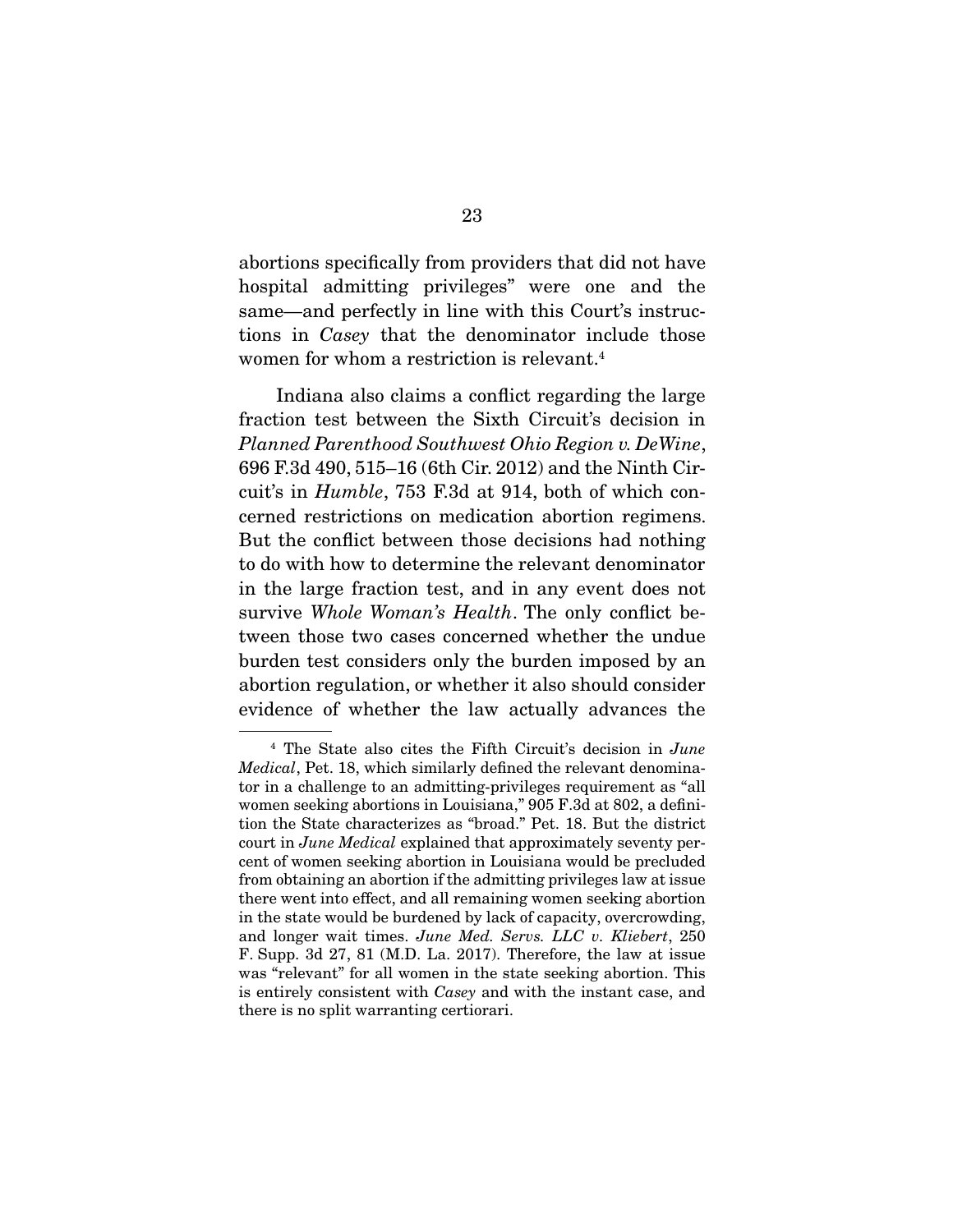state's asserted benefits. The Sixth Circuit in DeWine did not even address the relevant denominator for purposes of the "large fraction" test; it simply held that, because a law restricting medication abortions did not affect a woman's ability to obtain a surgical abortion, the statute did not represent "a substantial obstacle to the ultimate abortion decision." 696 F.3d at 515–16. When the Ninth Circuit addressed a materially identical statute in Humble, it reached a different result, not because it offered a different definition of the relevant denominator, but because it examined both the benefits and burdens, as this Court in Whole Woman's Health has since made clear is required. See 753 F.3d at 914–17. DeWine's conclusion that a statute's benefits should not be weighed does not survive Whole Woman's Health, and the circuit conflict described by Indiana has already been resolved.

 Even if there were a circuit conflict regarding the large fraction test, this case would not be an appropriate vehicle for resolving it, given the interlocutory posture of the case and the limited, lopsided record, which includes no evidence at all from the State to rebut PPINK's evidence regarding the "serious potential" for minors to suffer "the kind of harms" the Court noted in invalidating Pennsylvania's spousal notice requirement in Casey. Pet. App. 26a.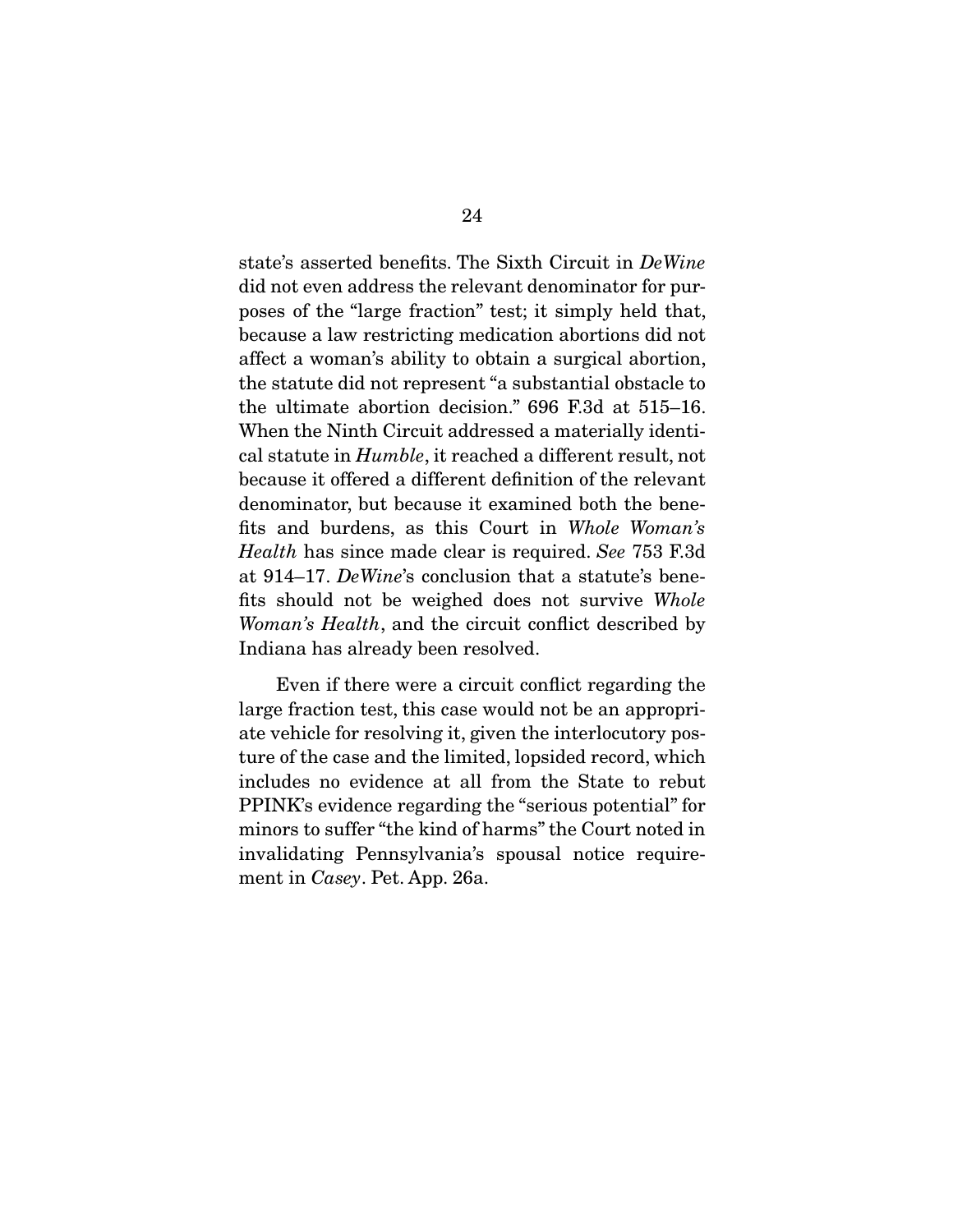## **V. Certiorari is Not Warranted to Address Third-Party Standing**

 Finally, there is no basis for the Court to grant certiorari to address whether abortion providers have third-party standing to assert the abortion rights of their minor patients. As the State notes, the Court is currently considering the third-party standing question in June Medical. As an initial matter, as the June Medical Petitioners-Cross-Respondents make clear in their briefing, limitations on third-party standing " 'are not constitutionally mandated,' but rather are 'prudential' in nature." Response and Reply Brief for Petitioners-Cross-Respondents at \*28, June Med. Servs., Nos. 18-1323, 18-1460 (Jan. 21, 2020), 2020 WL 373291 (quoting Craig v. Boren, 429 U.S. 190, 193 (1976)). Therefore, given that the State has never before even questioned PPINK's standing to bring its patients' claims, it has waived the issue. "It is the general rule, of course, that a federal appellate court does not consider an issue not passed upon below." Singleton v. Wulff, 428 U.S. 106, 120 (1976).

 Moreover, it has been well-established for decades that abortion providers have third-party standing to vindicate their patients' rights. Id. at 117; see also Boren, 429 U.S. at 195 & n.4. The State suggests that PPINK has a conflict of interest, Pet. 22–23 (stating abortion providers do not inherently have an interest in parental rights and familial harmony), but the State does not argue, nor could it, that PPINK's interests conflict with those of its mature minor patients who seek to obtain an abortion without parental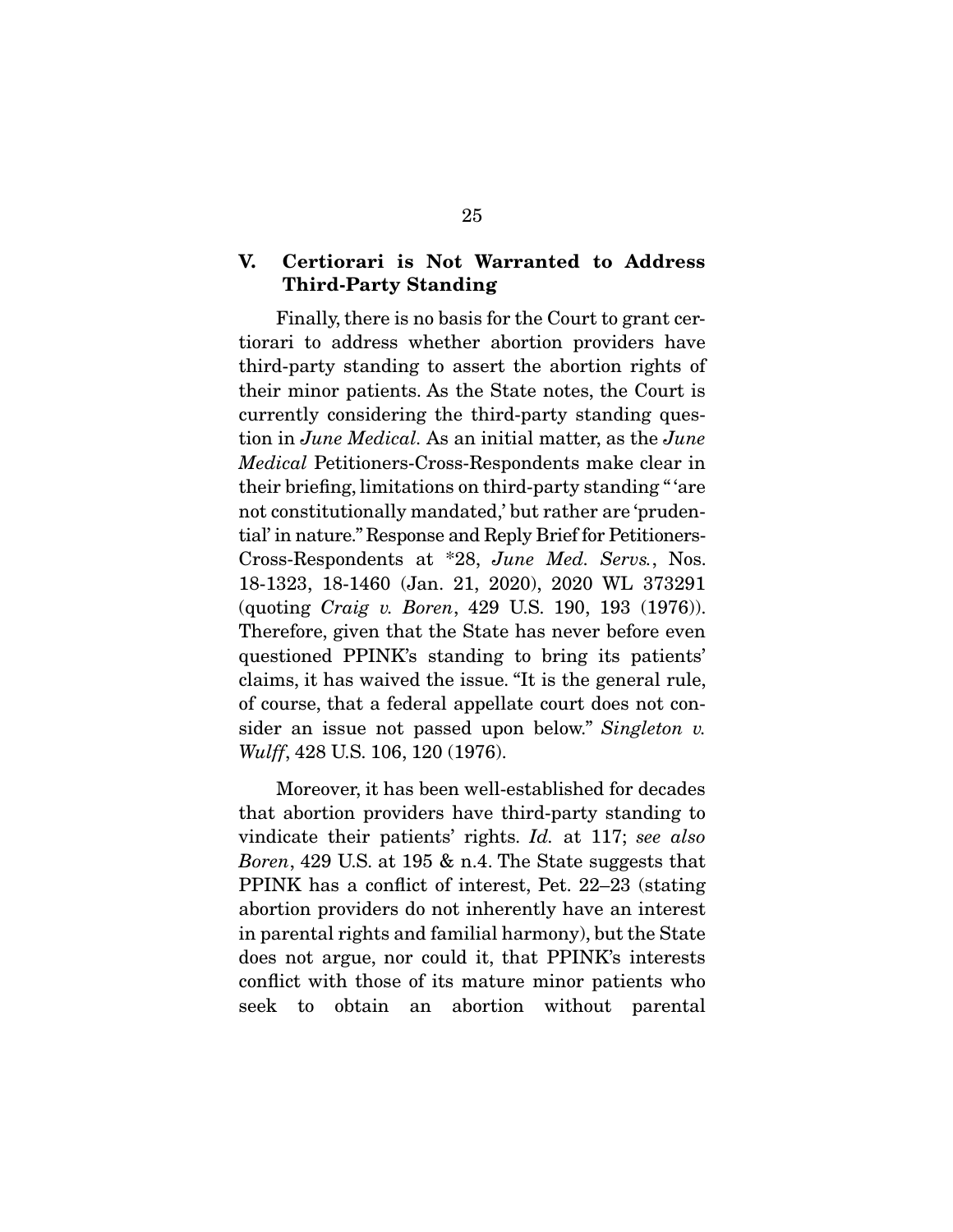involvement. The United States Solicitor General just last month argued that "abortion providers' interests [a]re largely parallel with the interests of their 'minor patients' who wish[] to obtain an abortion without involving their parents in the decision." Brief for the United States as Amicus Curiae Supporting Vacatur for Lack of Third-Party Standing or Affirmance on the Merits at \*12–13, June Med. Servs., Nos. 18-1323, 18- 1460 (Jan. 2, 2020), 2020 WL 58244 (discussing City of Akron v. Akron Ctr. for Reprod. Health, Inc., 462 U.S. 416 (1983)). Nor is the State correct that minors can easily assert their own rights by challenging the Act in the context of a judicial bypass proceeding. Pet. 23. As the district court and Seventh Circuit emphasized, the unrebutted evidence here shows that the Act will deter minors from participating in judicial bypass proceedings at all. Supra, Counterstatement of the Case, II.

In any event, given that *June Medical* is currently before the Court, there is no reason to grant certiorari in this case to address this issue.

 $\overbrace{\hspace{2.5cm}}^{\bullet}$   $\overbrace{\hspace{2.5cm}}^{\bullet}$